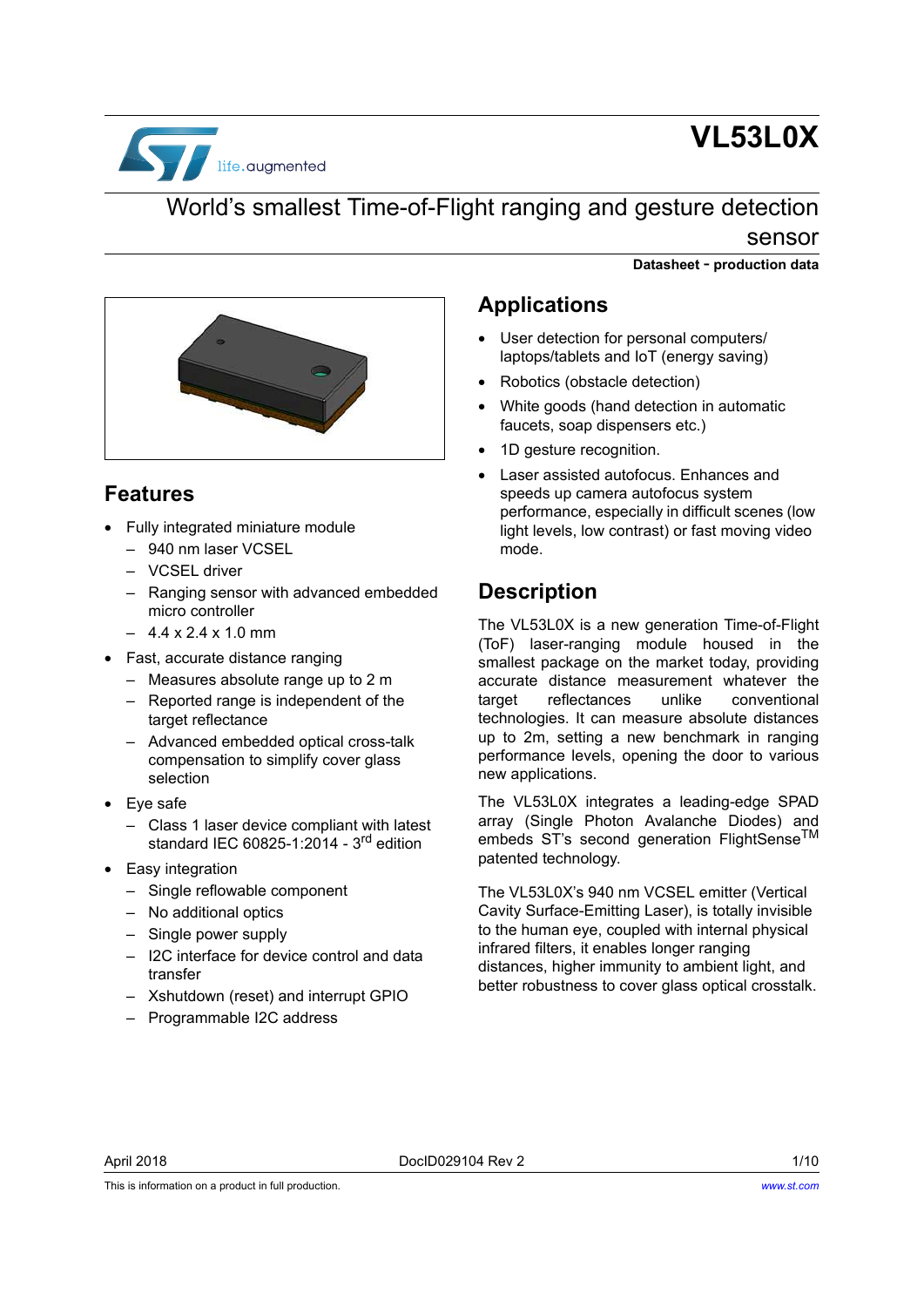# **Contents**

| 1           |      |       |                                                    |  |  |  |
|-------------|------|-------|----------------------------------------------------|--|--|--|
|             | 1.1  |       |                                                    |  |  |  |
|             | 1.2  |       |                                                    |  |  |  |
|             | 1.3  |       |                                                    |  |  |  |
|             | 1.4  |       |                                                    |  |  |  |
| $\mathbf 2$ |      |       |                                                    |  |  |  |
|             | 2.1  |       |                                                    |  |  |  |
|             | 2.2  |       |                                                    |  |  |  |
|             | 2.3  |       |                                                    |  |  |  |
|             |      | 2.3.1 |                                                    |  |  |  |
|             |      | 2.3.2 |                                                    |  |  |  |
|             |      | 2.3.3 |                                                    |  |  |  |
|             | 2.4  |       |                                                    |  |  |  |
|             | 2.5  |       |                                                    |  |  |  |
|             | 2.6  |       |                                                    |  |  |  |
|             |      | 2.6.1 | Initialization and load calibration data phase  15 |  |  |  |
|             |      | 2.6.2 |                                                    |  |  |  |
|             |      | 2.6.3 |                                                    |  |  |  |
|             | 2.7  |       |                                                    |  |  |  |
|             | 2.8  |       |                                                    |  |  |  |
|             | 2.9  |       |                                                    |  |  |  |
|             |      | 2.9.1 |                                                    |  |  |  |
|             | 2.10 |       |                                                    |  |  |  |
| 3           |      |       |                                                    |  |  |  |
|             | 3.1  |       |                                                    |  |  |  |
|             | 3.2  |       |                                                    |  |  |  |
| 4           |      |       |                                                    |  |  |  |
|             | 4.1  |       |                                                    |  |  |  |
|             | 4.2  |       |                                                    |  |  |  |

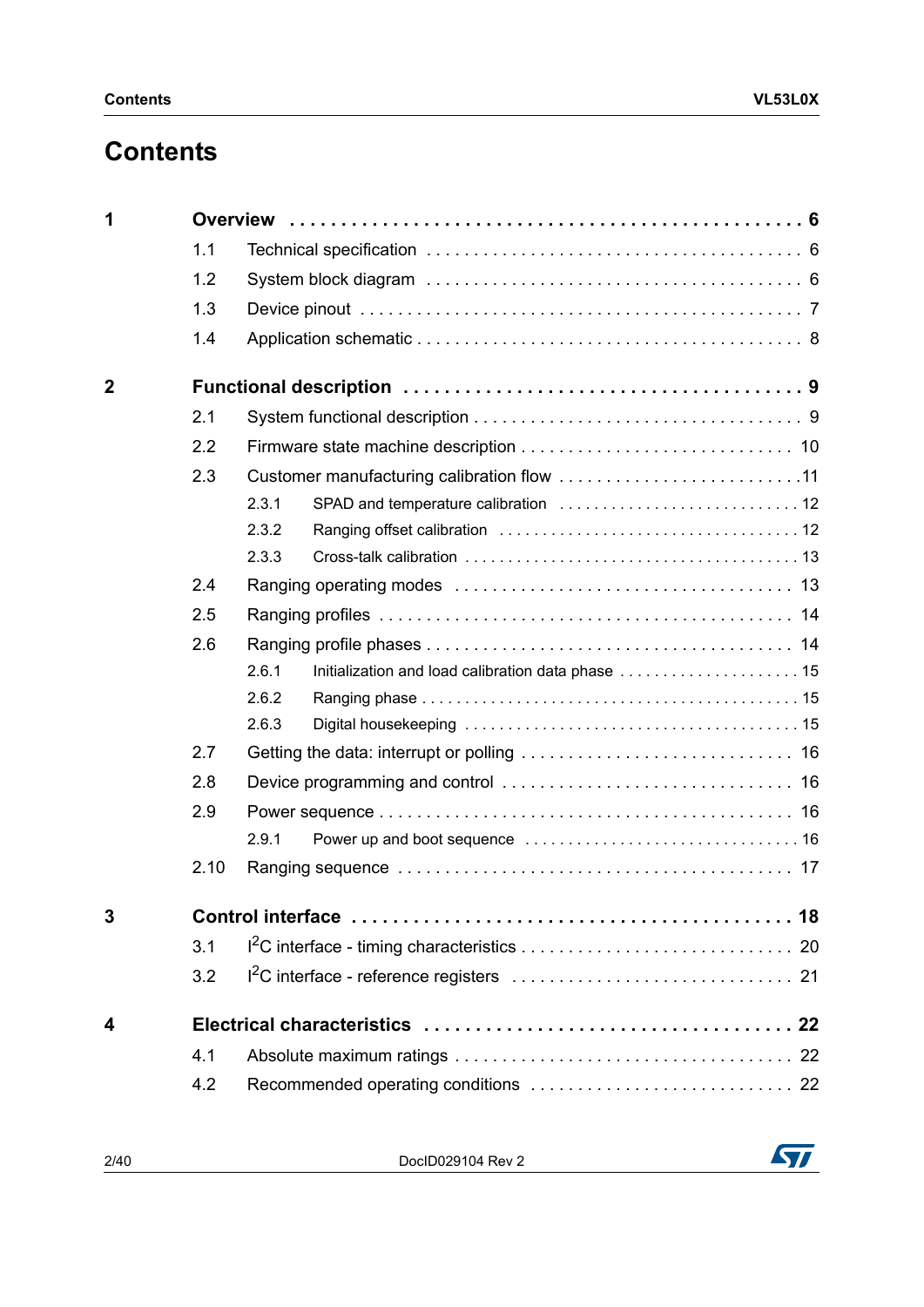|    | 4.3 |         |  |
|----|-----|---------|--|
|    | 4.4 |         |  |
|    | 4.5 |         |  |
| 5  |     |         |  |
|    | 5.1 |         |  |
|    | 5.2 |         |  |
|    | 5.3 |         |  |
|    |     | 5.3.1   |  |
|    |     | 5.3.2   |  |
|    |     | 5.3.3   |  |
| 6  |     |         |  |
| 7  |     |         |  |
| 8  |     |         |  |
|    | 8.1 |         |  |
|    | 8.2 |         |  |
|    | 8.3 | Packing |  |
|    |     | 8.3.1   |  |
|    | 8.4 |         |  |
|    | 8.5 |         |  |
|    |     | 8.5.1   |  |
|    |     | 8.5.2   |  |
|    |     | 8.5.3   |  |
|    |     | 8.5.4   |  |
|    | 8.6 |         |  |
| 9  |     |         |  |
| 10 |     |         |  |
| 11 |     |         |  |
| 12 |     |         |  |

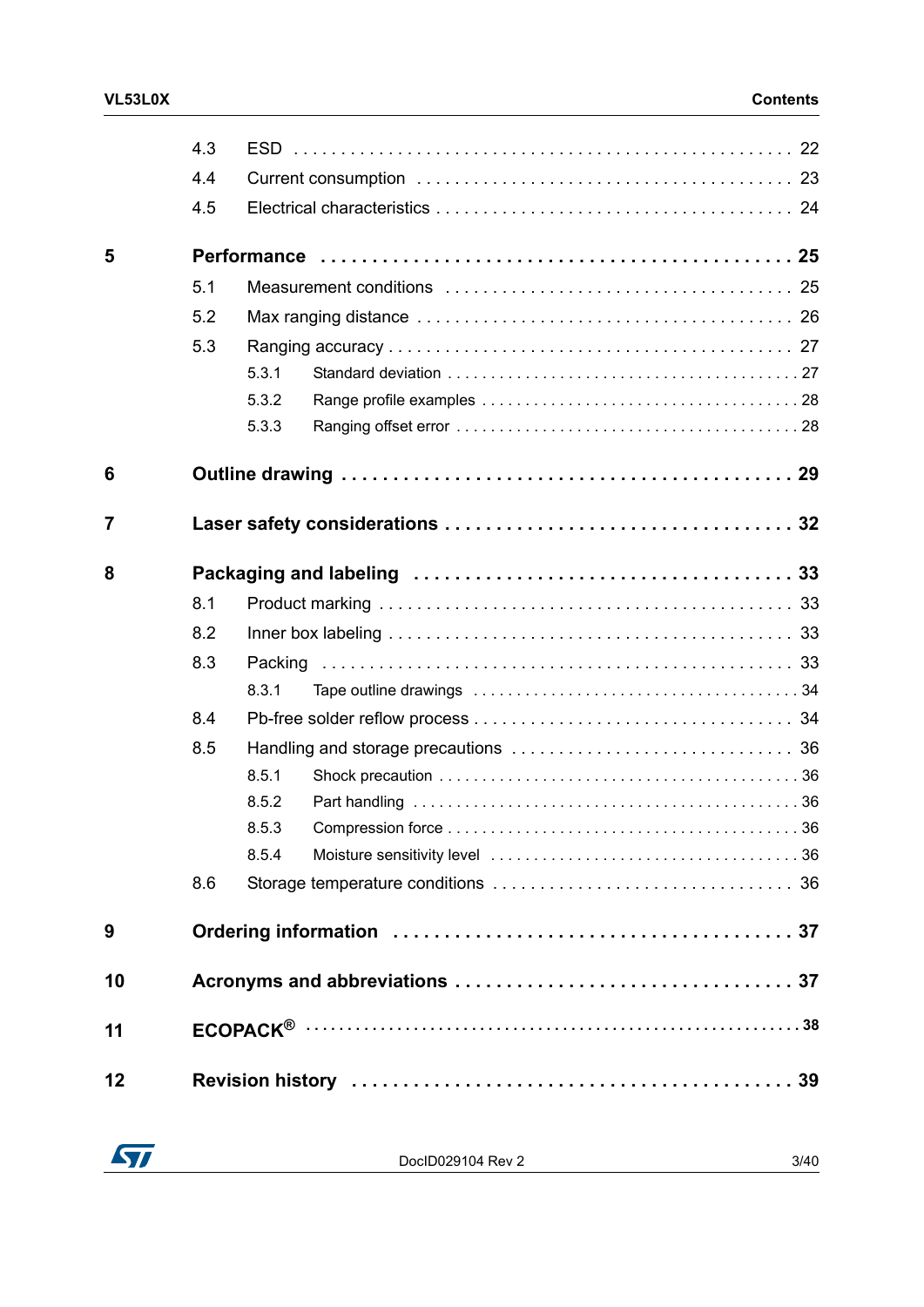# **List of tables**

| Table 1.  |  |
|-----------|--|
| Table 2.  |  |
| Table 3.  |  |
| Table 4.  |  |
| Table 5.  |  |
| Table 6.  |  |
| Table 7.  |  |
| Table 8.  |  |
| Table 9.  |  |
| Table 10. |  |
| Table 11. |  |
| Table 12. |  |
| Table 13. |  |
| Table 14. |  |
| Table 15. |  |
| Table 16. |  |
| Table 17. |  |
| Table 18. |  |
| Table 19. |  |

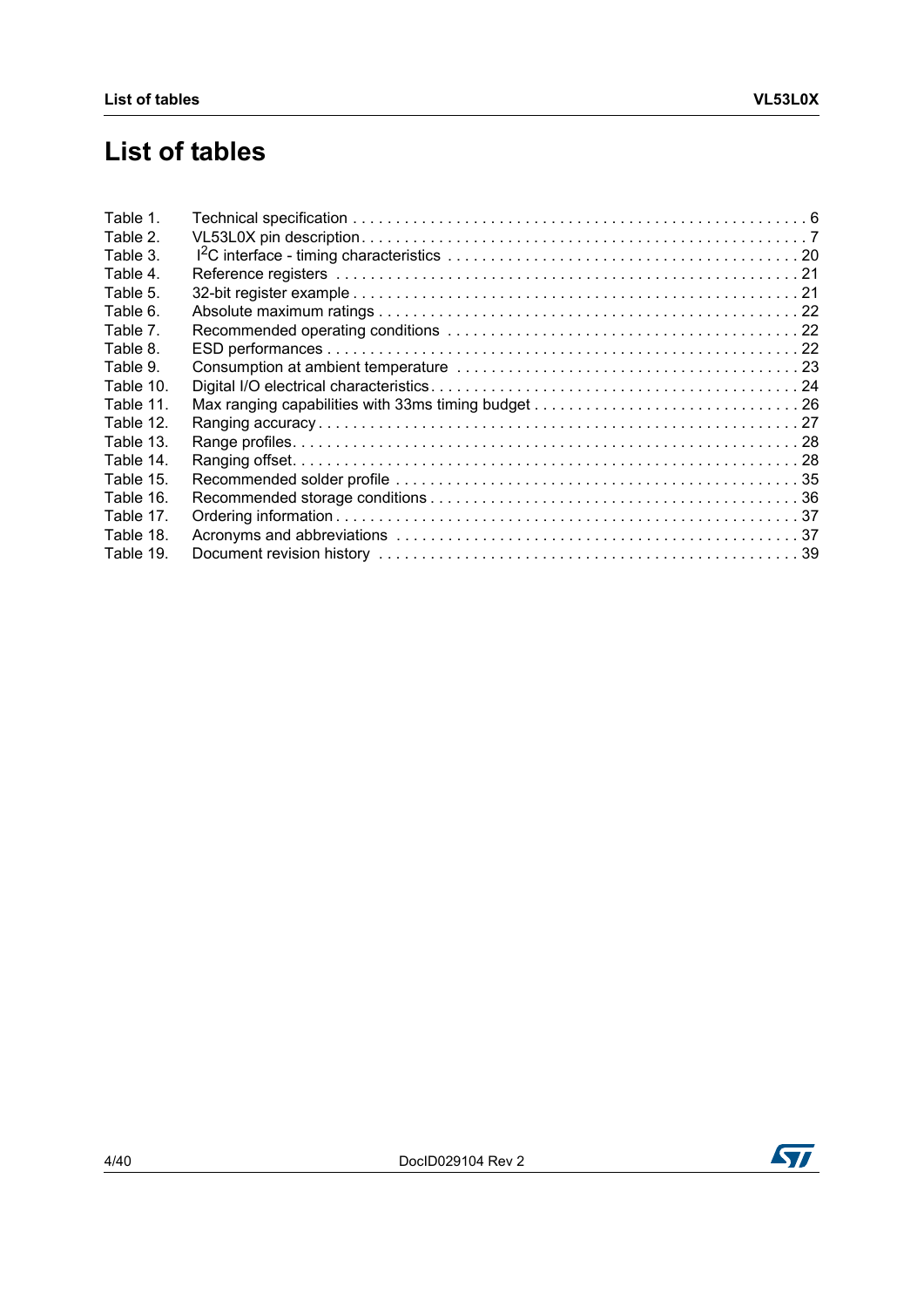# **List of figures**

| Figure 1.  |  |
|------------|--|
| Figure 2.  |  |
| Figure 3.  |  |
| Figure 4.  |  |
| Figure 5.  |  |
| Figure 6.  |  |
| Figure 7.  |  |
| Figure 8.  |  |
| Figure 9.  |  |
| Figure 10. |  |
| Figure 11. |  |
| Figure 12. |  |
| Figure 13. |  |
| Figure 14. |  |
| Figure 15. |  |
| Figure 16. |  |
| Figure 17. |  |
| Figure 18. |  |
| Figure 19. |  |
| Figure 20. |  |
| Figure 21. |  |
| Figure 22. |  |
| Figure 23. |  |
| Figure 24. |  |
| Figure 25. |  |
| Figure 26. |  |
| Figure 27. |  |
| Figure 28. |  |

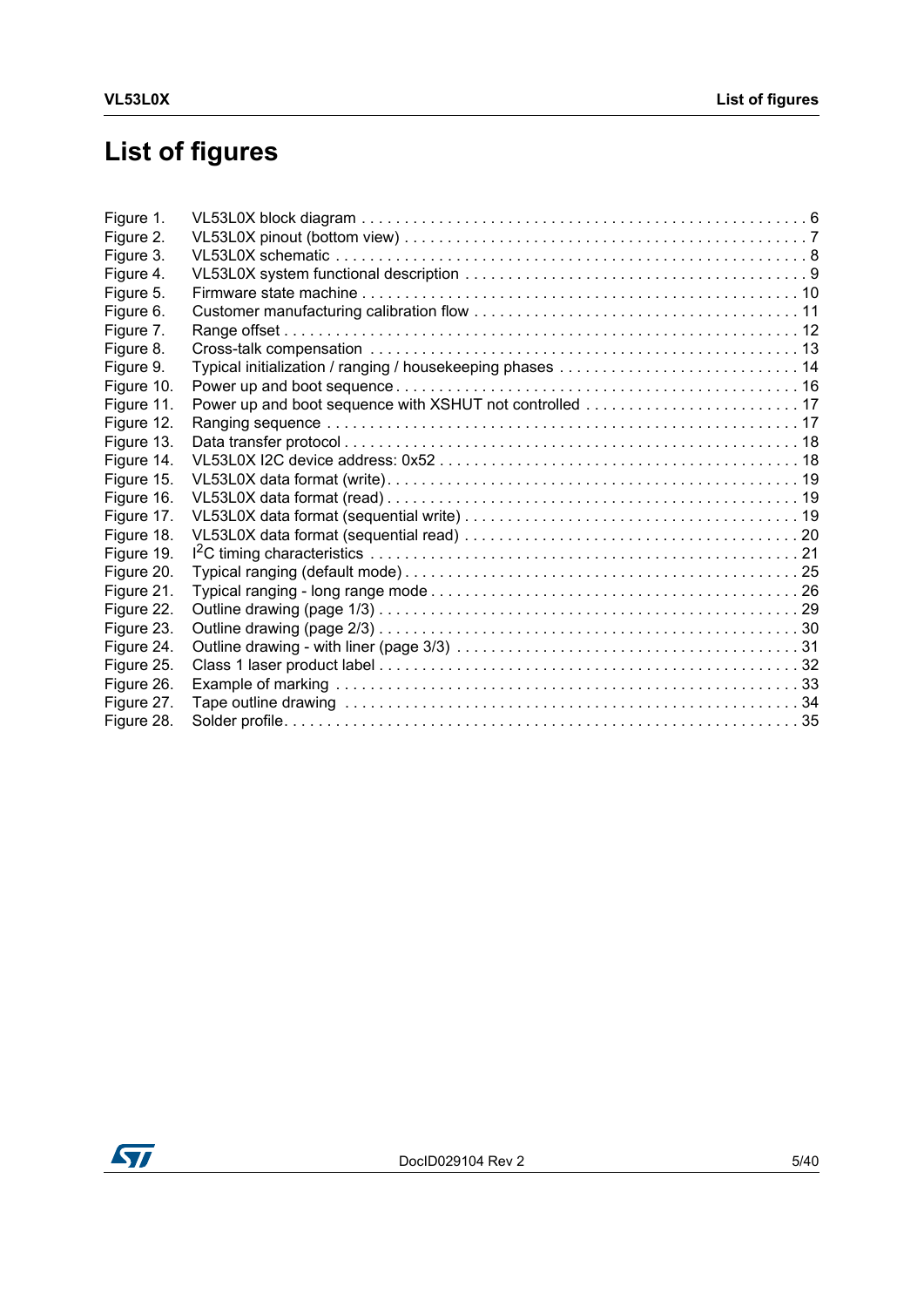### <span id="page-5-0"></span>**1 Overview**

### <span id="page-5-1"></span>**1.1 Technical specification**

<span id="page-5-3"></span>

| <b>Feature</b>         | <b>Detail</b>                                         |
|------------------------|-------------------------------------------------------|
| Package                | <b>Optical LGA12</b>                                  |
| Size                   | $4.40 \times 2.40 \times 1.00$ mm                     |
| Operating voltage      | 2.6 to 3.5 V                                          |
| Operating temperature: | -20 to $70^{\circ}$ C                                 |
| Infrared emitter       | 940 nm                                                |
| $I^2C$                 | Up to 400 kHz (FAST mode) serial bus<br>Address: 0x52 |

#### **Table 1. Technical specification**

### <span id="page-5-2"></span>**1.2 System block diagram**

<span id="page-5-4"></span>

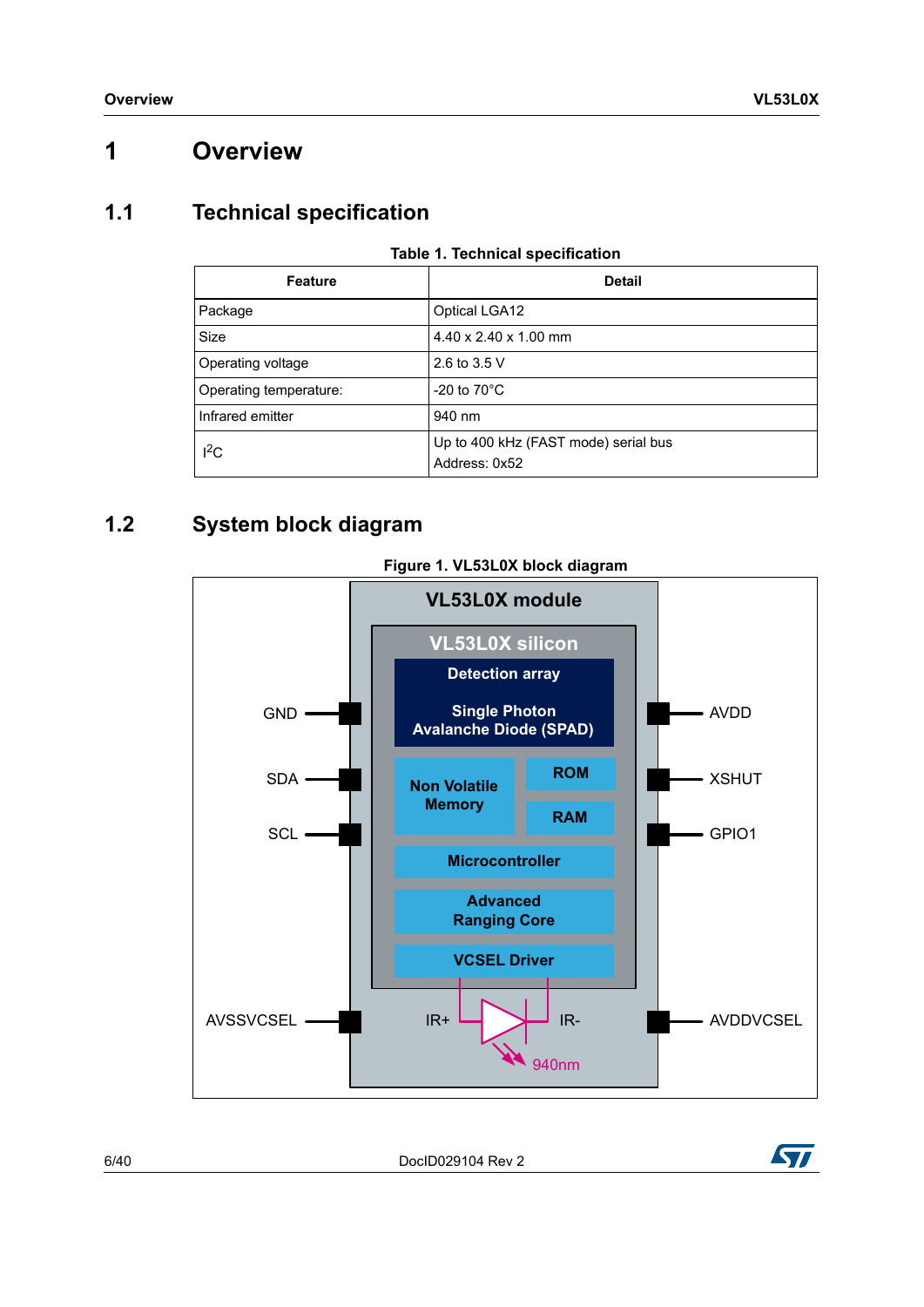### <span id="page-6-0"></span>**1.3 Device pinout**

*[Figure](#page-6-2) 2* shows the pinout of the VL53L0X (see also *[Figure](#page-28-1) 22*).



<span id="page-6-2"></span>

#### **Table 2. VL53L0X pin description**

<span id="page-6-1"></span>

| Pin number | Signal name      | <b>Signal type</b>      | <b>Signal description</b>                    |
|------------|------------------|-------------------------|----------------------------------------------|
| 1          | <b>AVDDVCSEL</b> | Supply                  | VCSEL Supply, to be connected to main supply |
| 2          | <b>AVSSVCSEL</b> | Ground                  | VCSEL Ground, to be connected to main ground |
| 3          | <b>GND</b>       | Ground                  | To be connected to main ground               |
| 4          | GND <sub>2</sub> | Ground                  | To be connected to main ground               |
| 5          | <b>XSHUT</b>     | Digital input           | Xshutdown pin, Active LOW                    |
| 6          | GND3             | Ground                  | To be connected to main ground               |
| 7          | GPIO1            | Digital output          | Interrupt output. Open drain output.         |
| 8          | <b>DNC</b>       | Digital input           | Do Not Connect, must be left floating.       |
| 9          | <b>SDA</b>       | Digital<br>input/output | $I2C$ serial data                            |
| 10         | SCL              | Digital input           | $I2C$ serial clock input                     |
| 11         | AVDD             | Supply                  | Supply, to be connected to main supply       |
| 12         | GND4             | Ground                  | To be connected to main ground               |

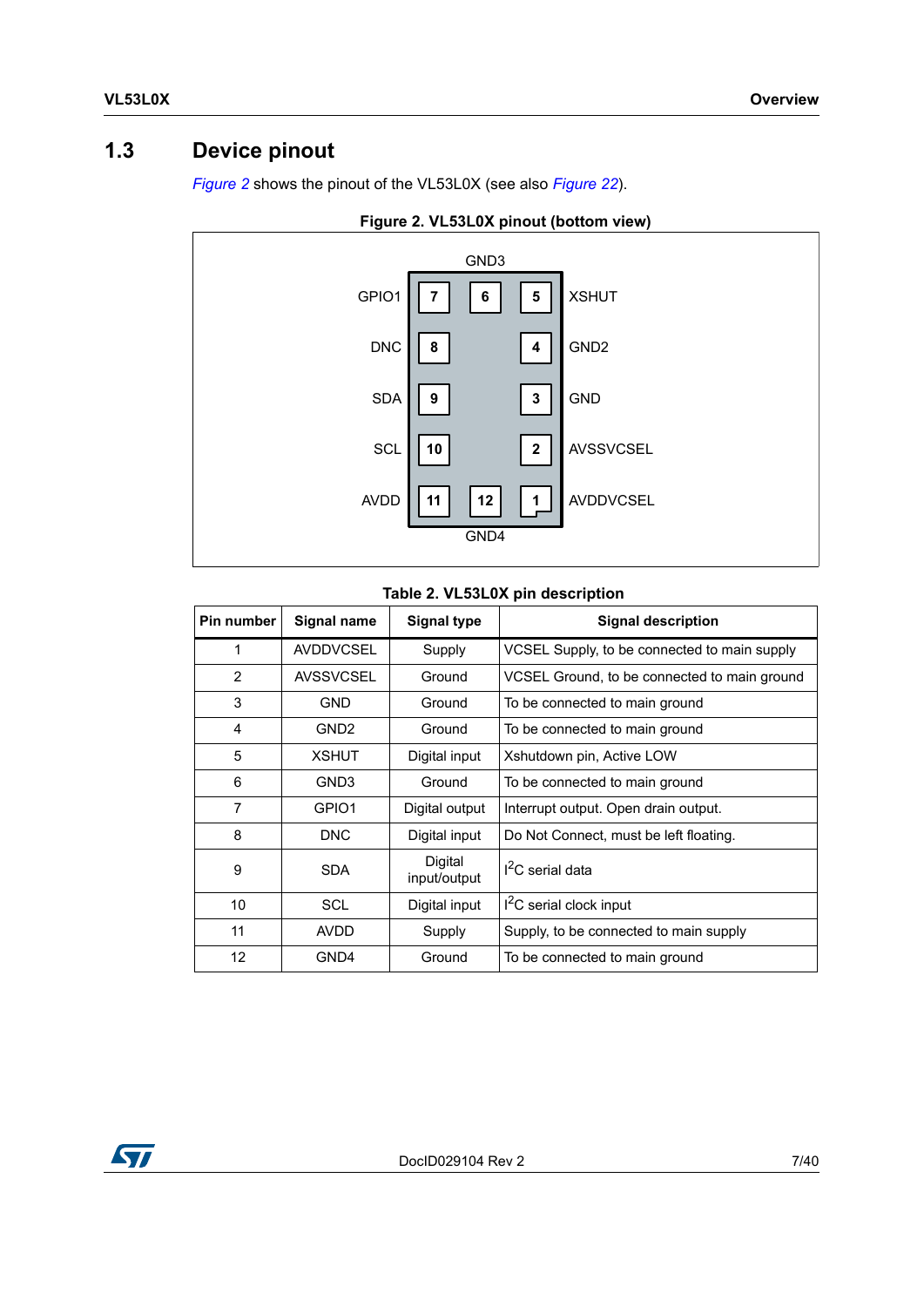### <span id="page-7-0"></span>**1.4 Application schematic**

<span id="page-7-1"></span>*[Figure](#page-7-1) 3* shows the application schematic of the VL53L0X.



- *Note: Capacitors on external supply AVDD should be placed as close as possible to the AVDDVCSEL and AVSSVCSEL module pins.*
- *Note: External pull-up resistors values can be found in I2C-bus specification. Pull-up are typically fitted only once per bus, near the host. Recommended values for pull-up resistors for an AVDD of 2.8V and 400KHz I2C clock would be 1.5k to 2k Ohms.*
- *Note: XSHUT pin must always be driven to avoid leakage current. Pull-up is needed if the host state is not known.*

*XSHUT is needed to use HW standby mode (no I2C comm).* 

- *Note: XSHUT and GPIO1 pull up recommended values are 10k Ohms*
- *Note: GPIO1 to be left unconnected if not used*

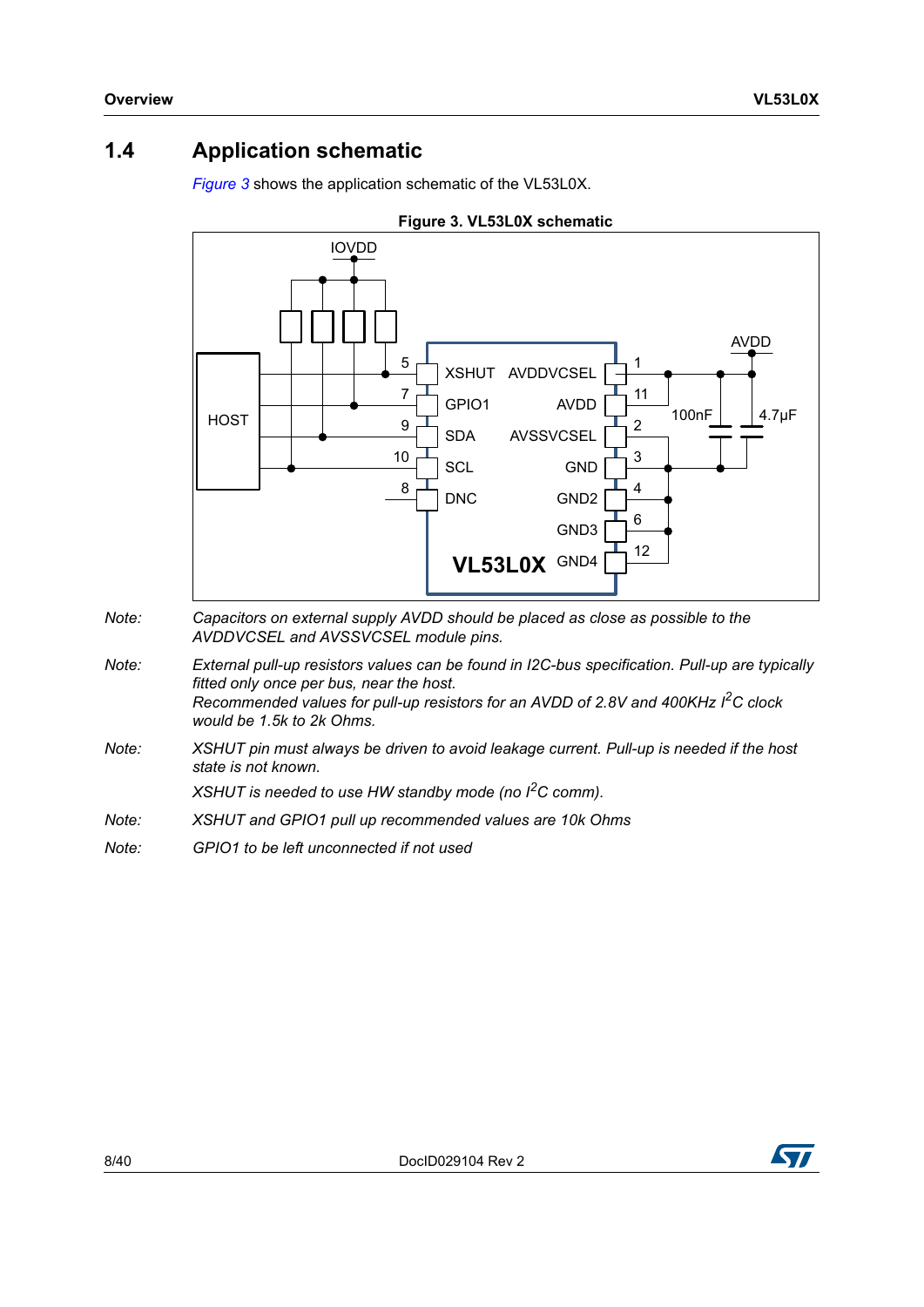### <span id="page-8-0"></span>**2 Functional description**

### <span id="page-8-1"></span>**2.1 System functional description**

*[Figure](#page-8-2) 4* shows the system level functional description. The host customer application is controlling the VL53L0X device using an API (Application Programming Interface).

The API is exposing to the customer application a set of high level functions that allows control of the VL53L0X Firmware (FW) like initialization/calibration, ranging Start/Stop, choice of accuracy, choice of ranging mode.

The API is a turnkey solution, it consists of a set of C functions which enables fast development of end user applications, without the complication of direct multiple register access. The API is structured in a way that it can be compiled on any kind of platform through a well isolated platform layer.

The API package allows the user to take full benefit of VL53L0X capabilities.

A detailed description of the API is available in the VL53L0X API User Manual (separate document, DocID029105).

VL53L0X FW fully manages the hardware (HW) register accesses.

*Section [2.2: Firmware state machine description](#page-9-0)* details the Firmware state machine.

<span id="page-8-2"></span>

#### **Figure 4. VL53L0X system functional description**

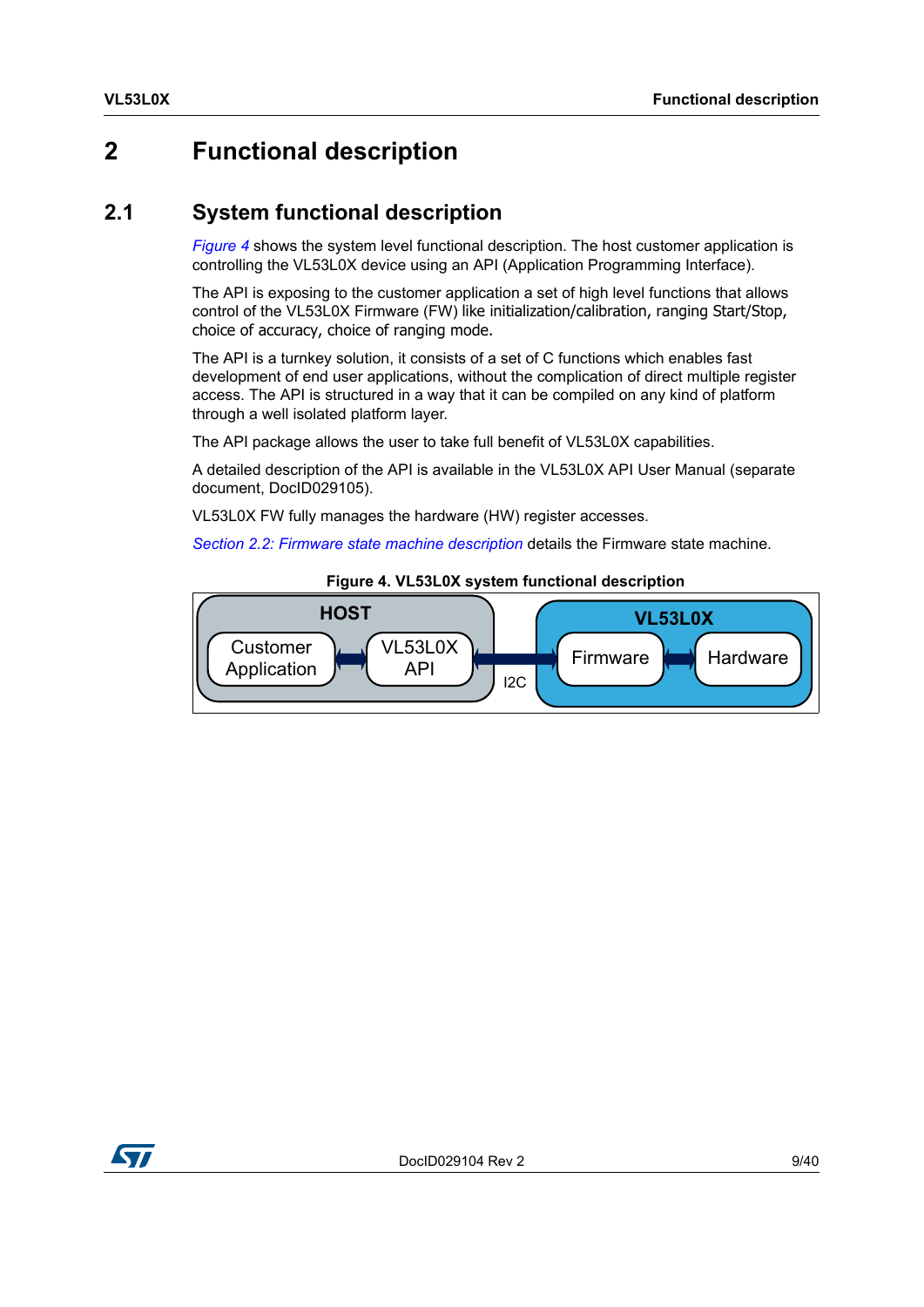### <span id="page-9-0"></span>**2.2 Firmware state machine description**

*[Figure](#page-9-1) 5* shows the Firmware state machine.

<span id="page-9-1"></span>



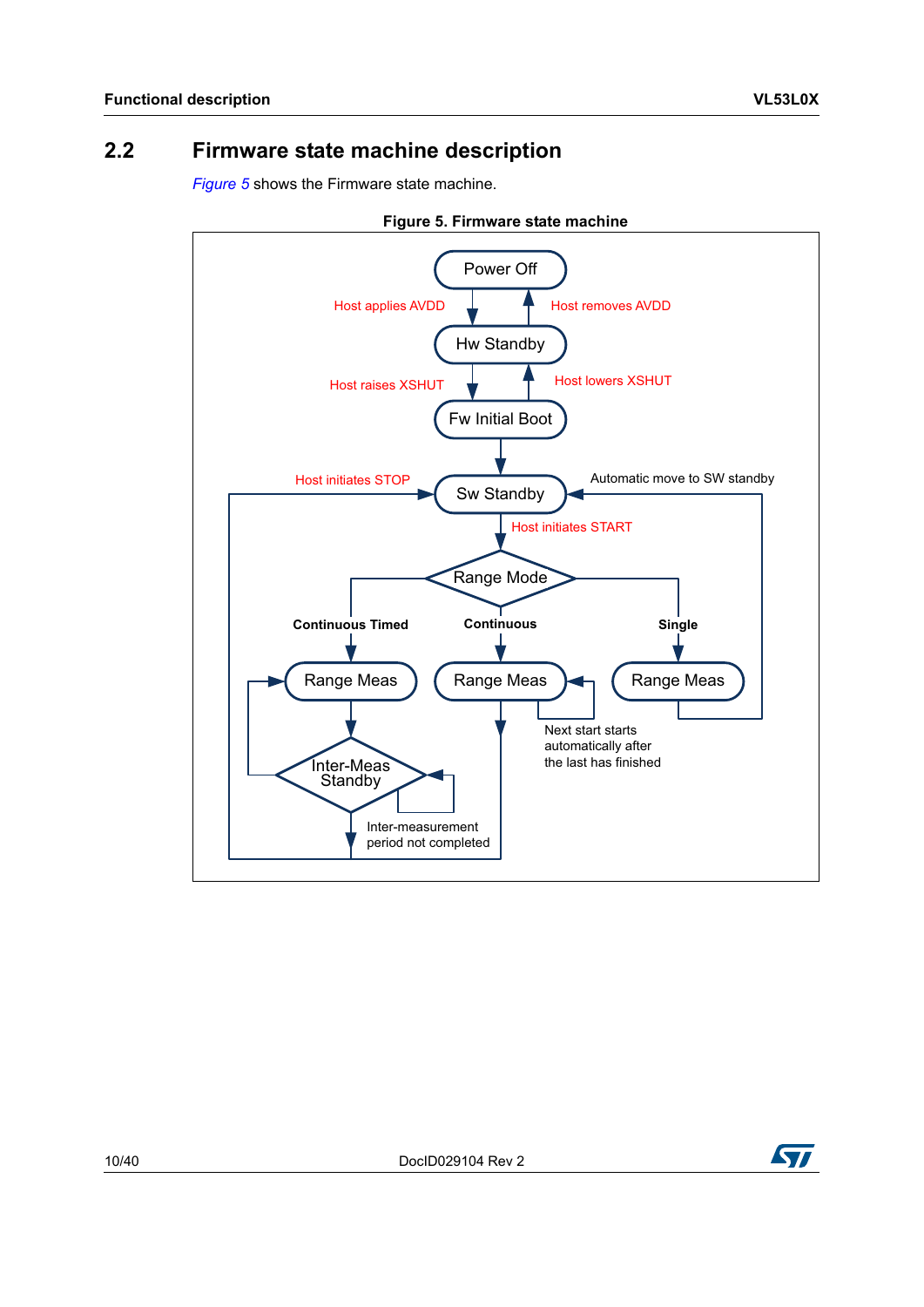### <span id="page-10-0"></span>**2.3 Customer manufacturing calibration flow**

*[Figure](#page-10-1)* 6 shows the recommended calibration flow that should be applied at customer level, at factory, once only. This flow takes into account all parameters (cover glass, temperature & voltage) from the application.

<span id="page-10-1"></span>



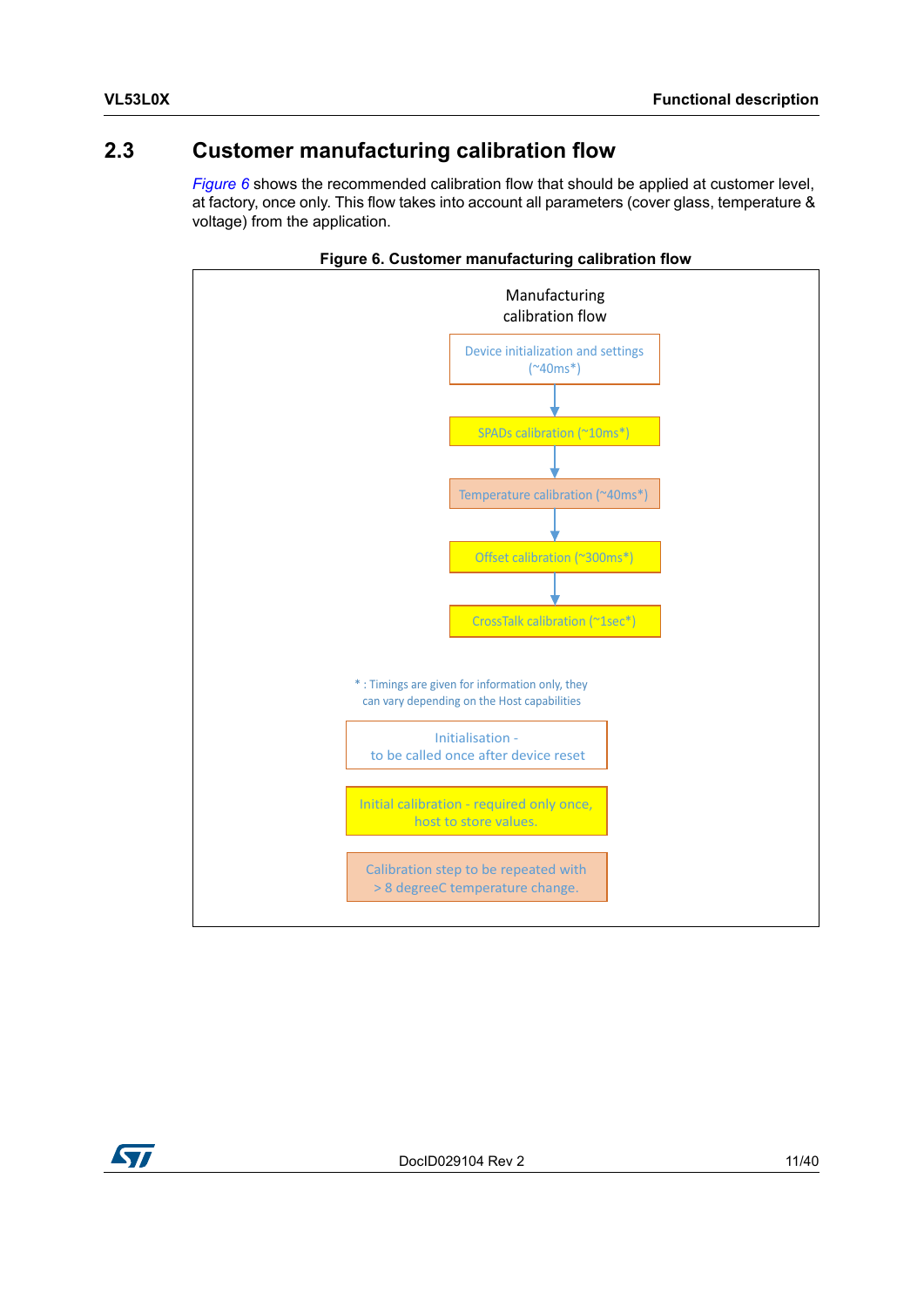#### <span id="page-11-0"></span>**2.3.1 SPAD and temperature calibration**

In order to optimize the dynamic of the system, the reference SPADs have to be calibrated. Reference SPAD calibration needs to be done only once during the initial manufacturing calibration, the calibration data should then be stored on the Host.

Temperature calibration is the calibration of two parameters (VHV and phase cal) which are temperature dependent. These two parameters are used to set the device sensitivity. Calibration should be performed during initial manufacturing calibration, it must be performed again when temperature varies more than 8degC compared to the initial

calibration temperature.

For more details on SPAD and temperature calibration please refer to the VL53L0X API User Manual.

#### <span id="page-11-1"></span>**2.3.2 Ranging offset calibration**

Ranging offset can be characterized by the mean offset, which is the centering of the measurement versus the real distance.

Offset calibration should be performed at factory for optimal performances (recommended at 10cm). The offset calibration should take into account:

- Supply voltage and temperature
- Protective cover glass above VL53L0X module

<span id="page-11-2"></span>

#### **Figure 7. Range offset**

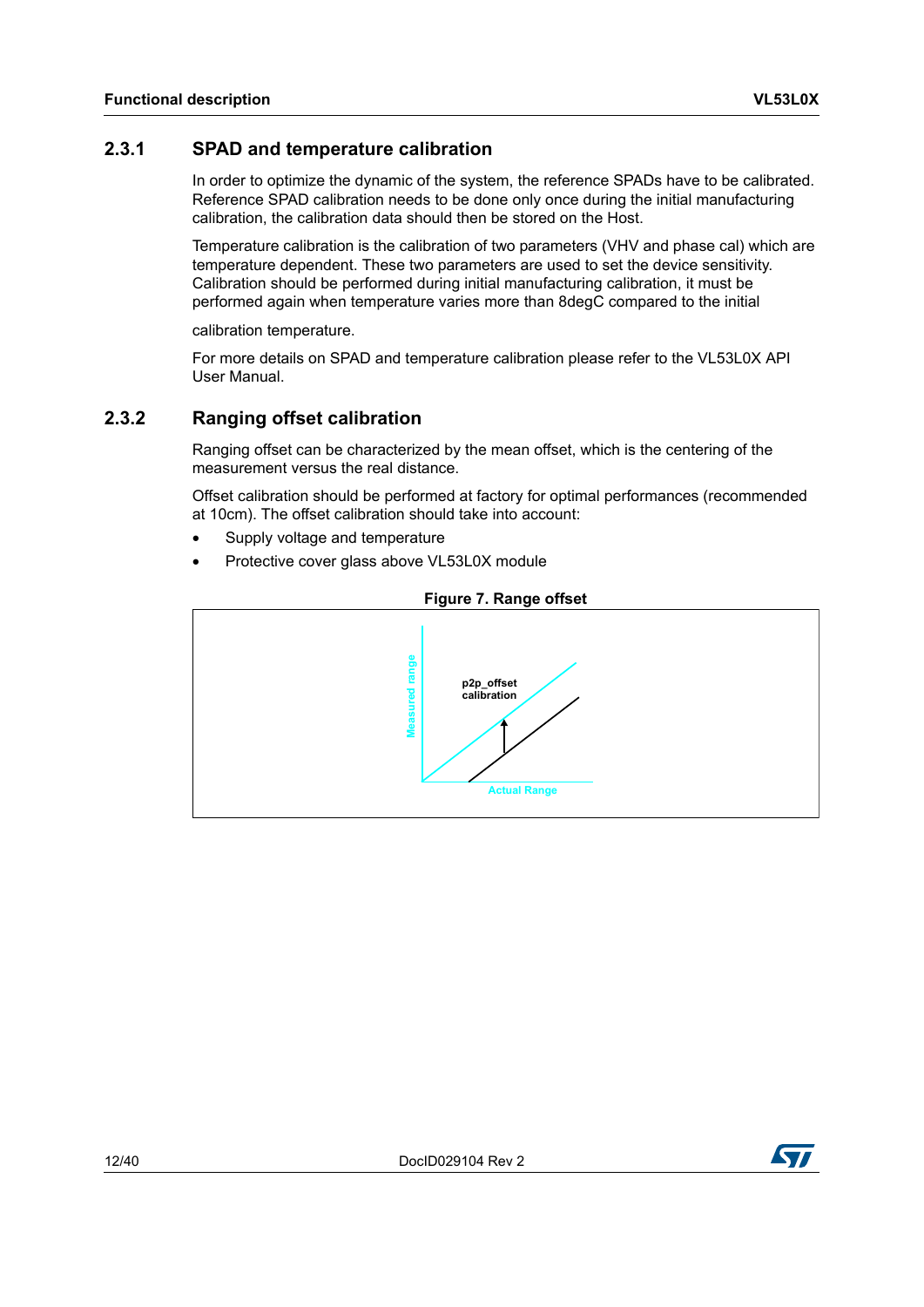#### <span id="page-12-0"></span>**2.3.3 Cross-talk calibration**

Cross-talk is defined as the signal return from the cover glass. The magnitude of the crosstalk depends on the type of glass and air gap. Cross-talk results in a range error which is proportional to the ratio of the cross-talk to the signal return from the target.

<span id="page-12-2"></span>

**Figure 8. Cross-talk compensation**

Full offset and cross-talk calibration procedure is described in the VL53L0X API User Manual.

### <span id="page-12-1"></span>**2.4 Ranging operating modes**

There are 3 ranging modes available in the API:

1. Single ranging

Ranging is performed only once after the API function is called. System returns to SW standby automatically.

2. Continuous ranging

Ranging is performed in a continuous way after the API function is called. As soon as the measurement is finished, another one is started without delay. User has to stop the ranging to return to SW standby. The last measurement is completed before stopping.

3. Timed ranging

Ranging is performed in a continuous way after the API function is called. When a measurement is finished, another one is started after a user defined delay. This delay (inter-measurement period) can be defined through the API.

User has to stop the ranging to return to SW standby.

If the stop request comes during a range measurement, the measurement is completed before stopping. If it happens during an inter-measurement period, the range measurement stops immediately.

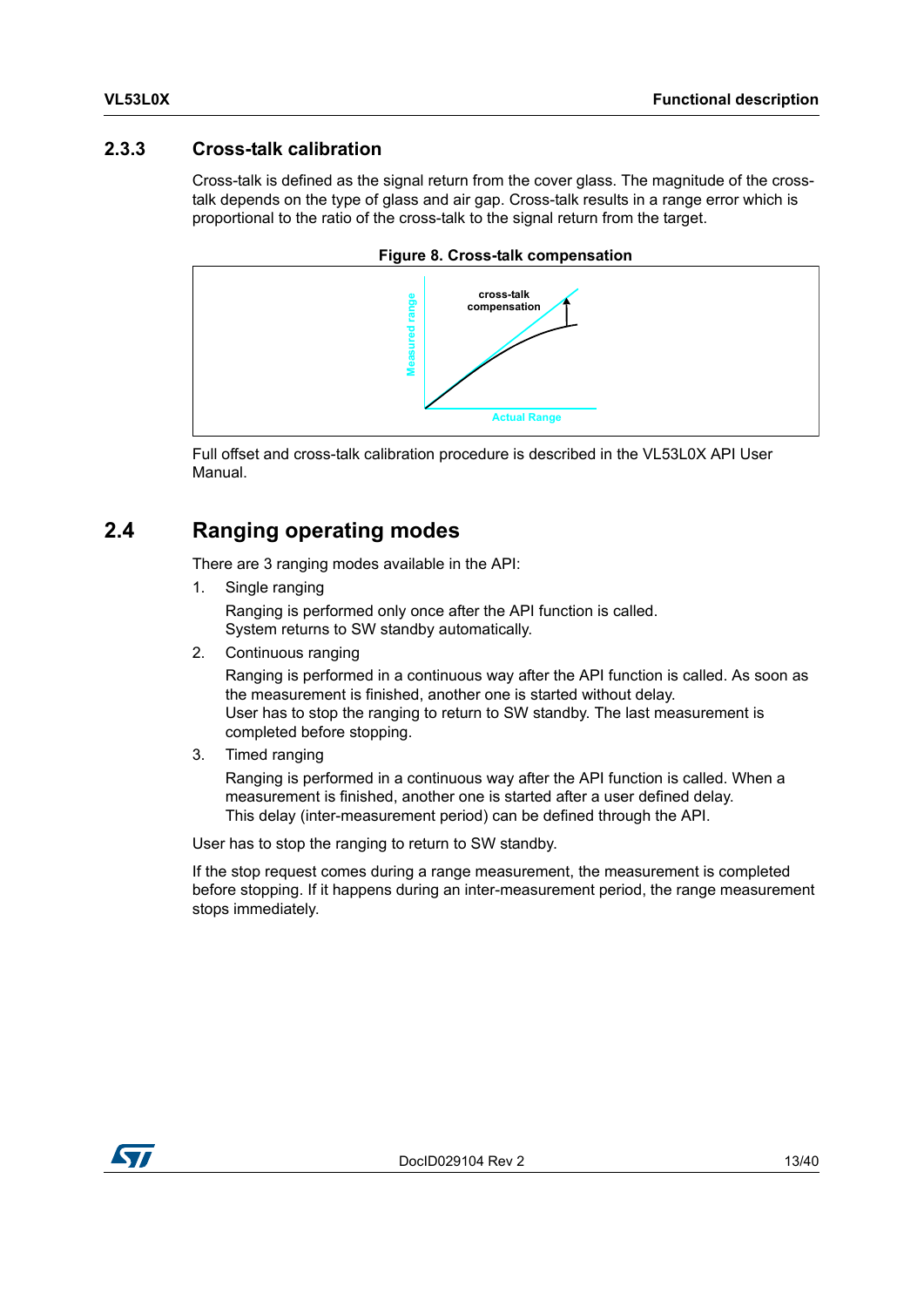### <span id="page-13-0"></span>**2.5 Ranging profiles**

There are 4 different ranging profiles available via API example code. Customers can create their own ranging profile dependent on their use case performance requirements. For more details please refer to the VL53L0X API User Manual.

- 1. Default mode
- 2. High speed
- 3. High accuracy
- 4. Long range

### <span id="page-13-1"></span>**2.6 Ranging profile phases**

Each range profile consists of 3 consecutive phases:

- Initialization and load calibration data
- Ranging
- Digital housekeeping

#### **Figure 9. Typical initialization / ranging / housekeeping phases**

<span id="page-13-2"></span>

14/40 DocID029104 Rev 2

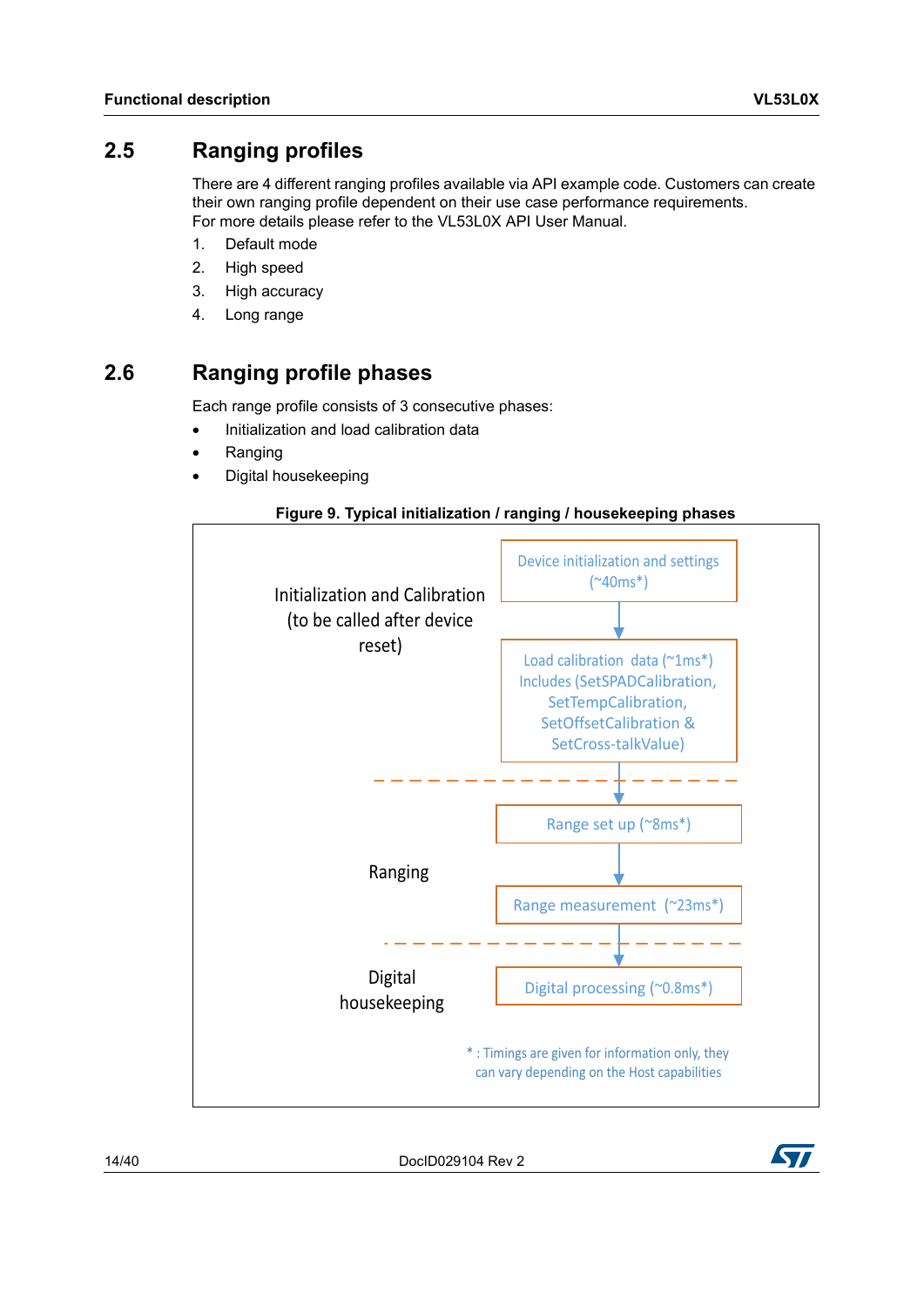#### <span id="page-14-0"></span>**2.6.1 Initialization and load calibration data phase**

Initialization and calibration phase is performed before the first ranging or after a device reset, see *[Figure](#page-13-2) 9*.

The user may then have to repeat the temperature calibration phase in a periodic way, depending on the use case.

<span id="page-14-3"></span>For more details on the calibration functions please refer to the VL53L0X API User Manual.

#### <span id="page-14-1"></span>**2.6.2 Ranging phase**

The ranging phase consists of a range setup then range measurement.

During the ranging operation, several VCSEL infrared pulses are emitted, then reflected back by the target object, and detected by the receiving array. The photo detector used inside VL53L0X is using advanced ultra-fast SPAD technology (Single Photon Avalanche Diodes), protected by several patents.

The typical timing budget for a range is 33ms (init/ranging/housekeeping), see *[Figure](#page-16-2) 12*, with the actual range measurement taking 23ms, see *[Figure](#page-13-2) 9*. The minimum range measurement period is 8ms.

#### <span id="page-14-2"></span>**2.6.3 Digital housekeeping**

Digital processing (housekeeping) is the last operation inside the ranging sequence that computes, validates or rejects a ranging measurement. Part of this processing is performed internally while the other part is executed on the Host by the API.

At the end of the digital processing, the ranging distance is computed by VL53L0X itself. If the distance could not be measured (weak signal, no target…), a corresponding error code is provided.

The following functions are performed on the device itself:

- Signal value check (weak signal)
- Offset correction
- Cross-talk correction (in case of cover glass)
- Final ranging value computation

While the API performs the following:

- Return Ignore Threshold RIT check (Signal check versus cross talk)
- Sigma check (accuracy condition)
- Final ranging state computation

If the user wants to enhance the ranging accuracy, some extra processing (not part of the API) can be carried out by the host, for example, rolling average, hysteresis or any kind of filtering.

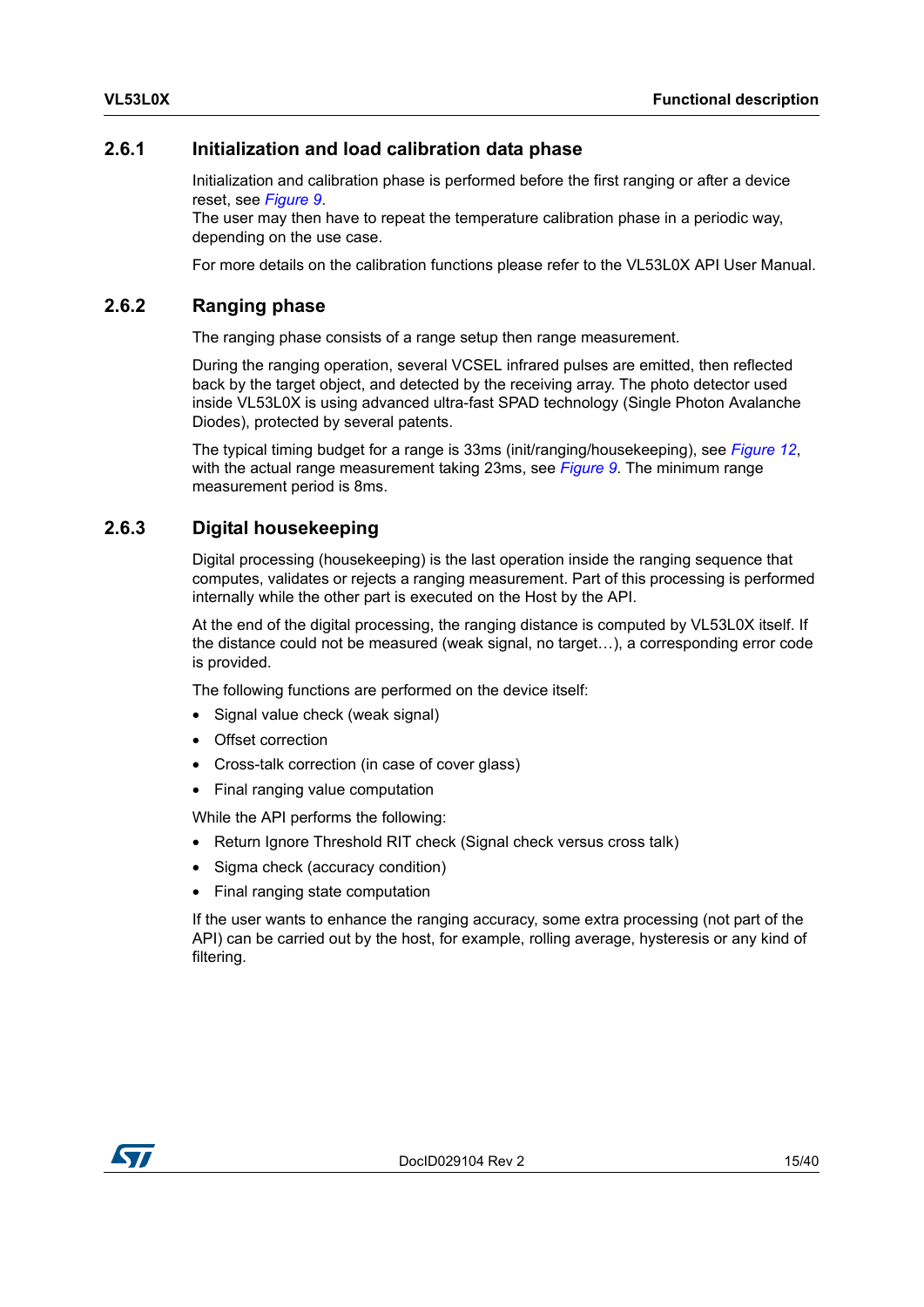### <span id="page-15-0"></span>**2.7 Getting the data: interrupt or polling**

User can get the final data using a polling or an interrupt mechanism.

Polling mode: user has to check the status of the ongoing measurement by polling an API function.

Interrupt mode: An interrupt pin (GPIO1) sends an interrupt to the host when a new measurement is available.

The description of these 2 modes is available in the VL53L0X API User Manual.

### <span id="page-15-1"></span>**2.8 Device programming and control**

Device physical control interface is I2C, described in *Section [3: Control interface](#page-17-0)*.

A software layer (API) is provided to control the device. The API is described in the VL53L0X API User Manual.

### <span id="page-15-2"></span>**2.9 Power sequence**

#### <span id="page-15-3"></span>**2.9.1 Power up and boot sequence**

There are two options available for device power up/boot.

**Option 1**: XSHUT pin connected and controlled from host.

This option helps to optimize power consumption as the VL53L0X can be completely powered off when not used, and then woken up through host GPIO (using XSHUT pin).

HW Standby mode is defined as the period when AVDD is present and XSHUT is low.



<span id="page-15-4"></span>

 $t_{\text{ROT}}$  is 1.2ms max.

**Option 2**: XSHUT pin not controlled by host, and tied to AVDD through pull-up resistor.

In case XSHUT pin is not controlled, the power up sequence is presented in *[Figure](#page-16-1) 11*. In this case, the device is going automatically in SW STANDBY after FW BOOT, without entering HW STANDBY.

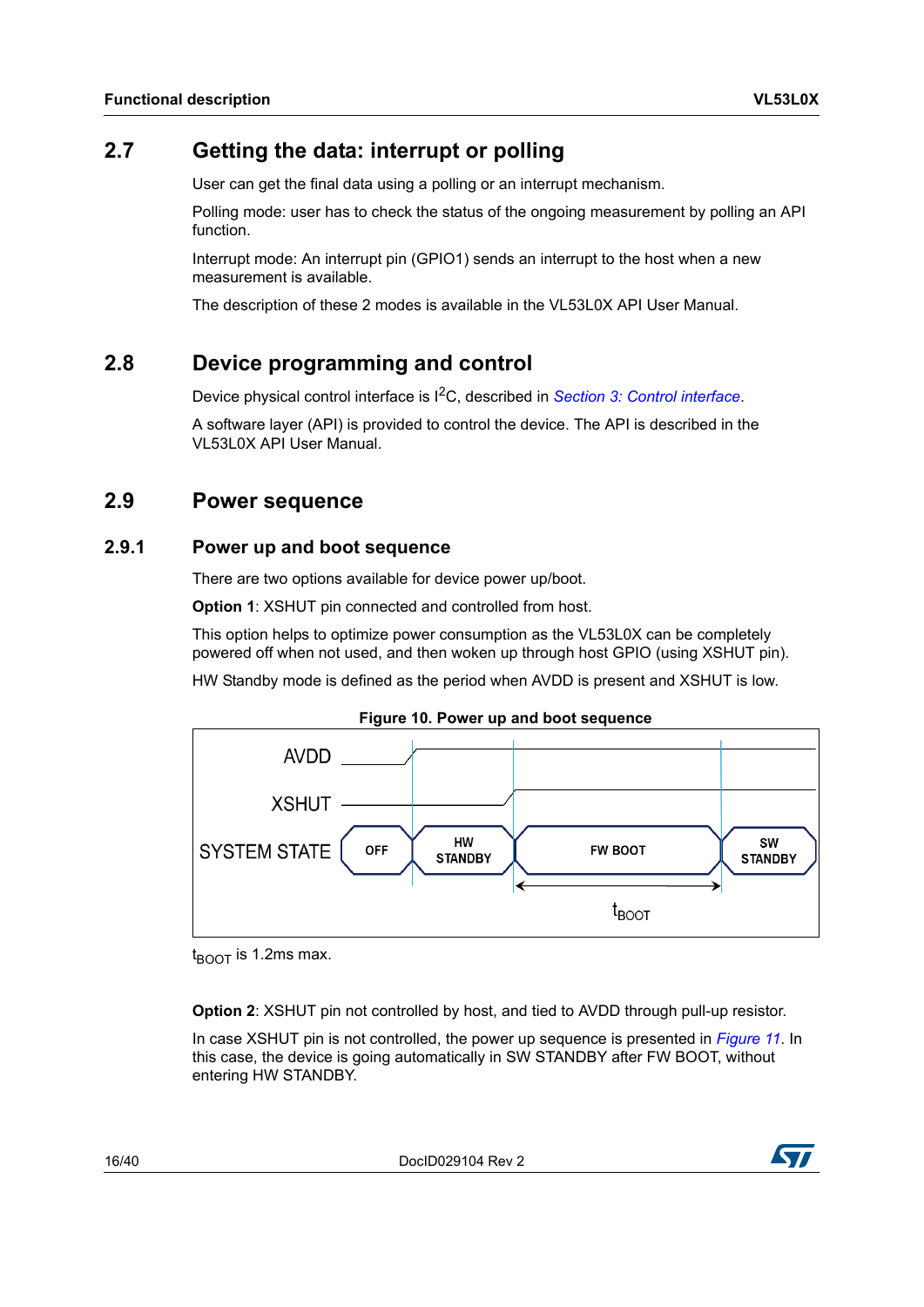<span id="page-16-1"></span>

**Figure 11. Power up and boot sequence with XSHUT not controlled**

 $t_{\text{BOOT}}$  is 1.2ms max.

### <span id="page-16-0"></span>**2.10 Ranging sequence**

<span id="page-16-2"></span>

**Figure 12. Ranging sequence**

t<sub>timing\_budget</sub> is a parameter set by the user, using a dedicated API function. Default value is 33ms.

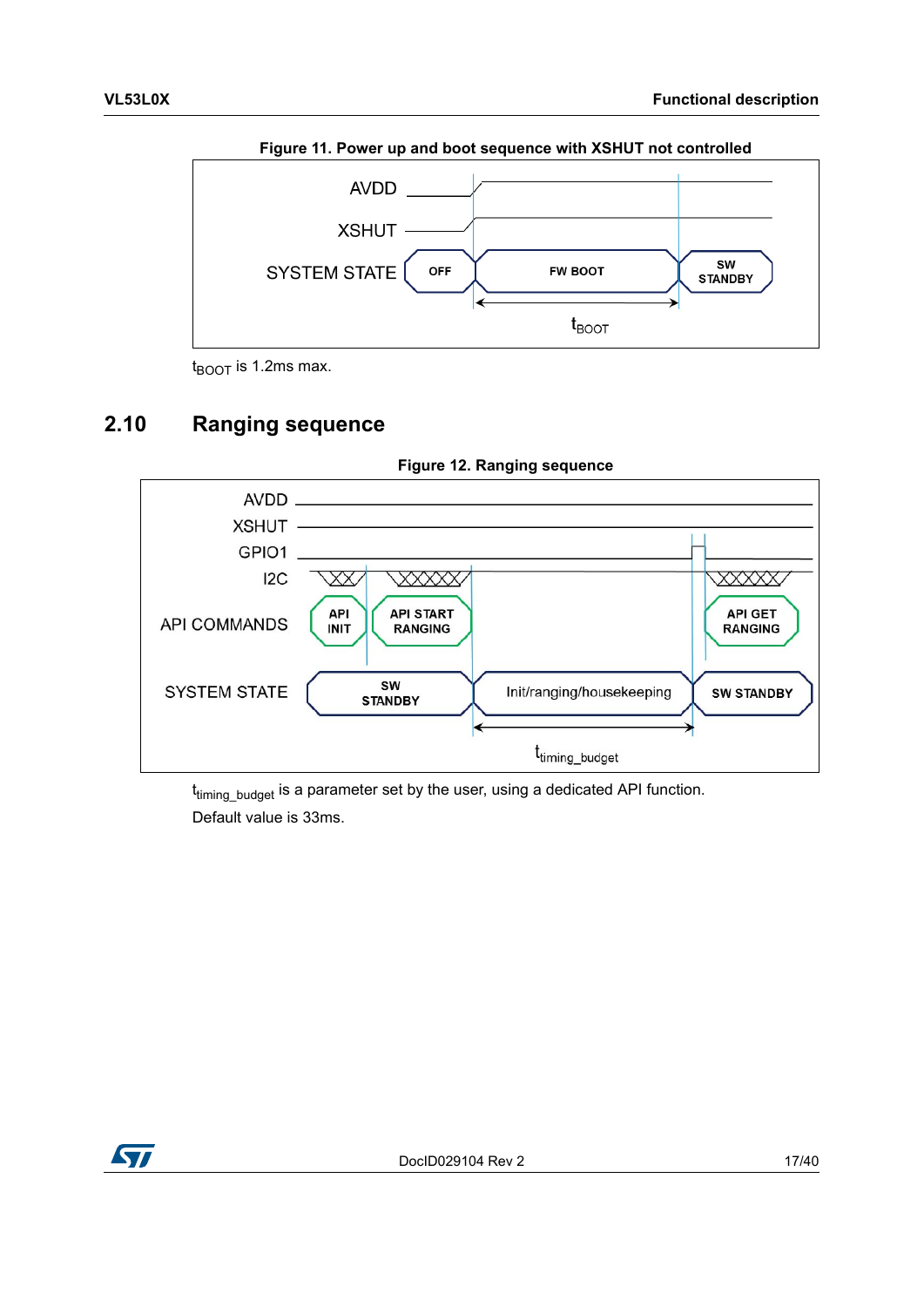### <span id="page-17-0"></span>**3 Control interface**

This section specifies the control interface. The  ${}^{12}C$  interface uses two signals: serial data line (SDA) and serial clock line (SCL). Each device connected to the bus is using a unique address and a simple master / slave relationships exists.

Both SDA and SCL lines are connected to a positive supply voltage using pull-up resistors located on the host. Lines are only actively driven low. A high condition occurs when lines are floating and the pull-up resistors pull lines up. When no data is transmitted both lines are high.

Clock signal (SCL) generation is performed by the master device. The master device initiates data transfer. The  $I^2C$  bus on the VL53L0X has a maximum speed of 400 kbits/s and uses a device address of 0x52.

<span id="page-17-1"></span>

**Figure 13. Data transfer protocol**

Information is packed in 8-bit packets (bytes) always followed by an acknowledge bit, Ac for VL53L0X acknowledge and Am for master acknowledge (host bus master). The internal data is produced by sampling SDA at a rising edge of SCL. The external data must be stable during the high period of SCL. The exceptions to this are start (S) or stop (P) conditions when SDA falls or rises respectively, while SCL is high.

A message contains a series of bytes preceded by a start condition and followed by either a stop or repeated start (another start condition but without a preceding stop condition) followed by another message. The first byte contains the device address (0x52) and also specifies the data direction. If the least significant bit is low (that is, 0x52) the message is a master write to the slave. If the lsb is set (that is, 0x53) then the message is a master read from the slave.



<span id="page-17-2"></span>

| <b>MSBit</b> |             |   |   |   | <b>LSBit</b> |  |
|--------------|-------------|---|---|---|--------------|--|
| 0            | $\sim$<br>v | 0 | 0 | A | R/W          |  |

All serial interface communications with the camera module must begin with a start condition. The VL53L0X module acknowledges the receipt of a valid address by driving the SDA wire low. The state of the read/write bit (lsb of the address byte) is stored and the next byte of data, sampled from SDA, can be interpreted. During a write sequence the second byte received provide a 8-bit index which points to one of the internal 8-bit registers.

18/40 DocID029104 Rev 2

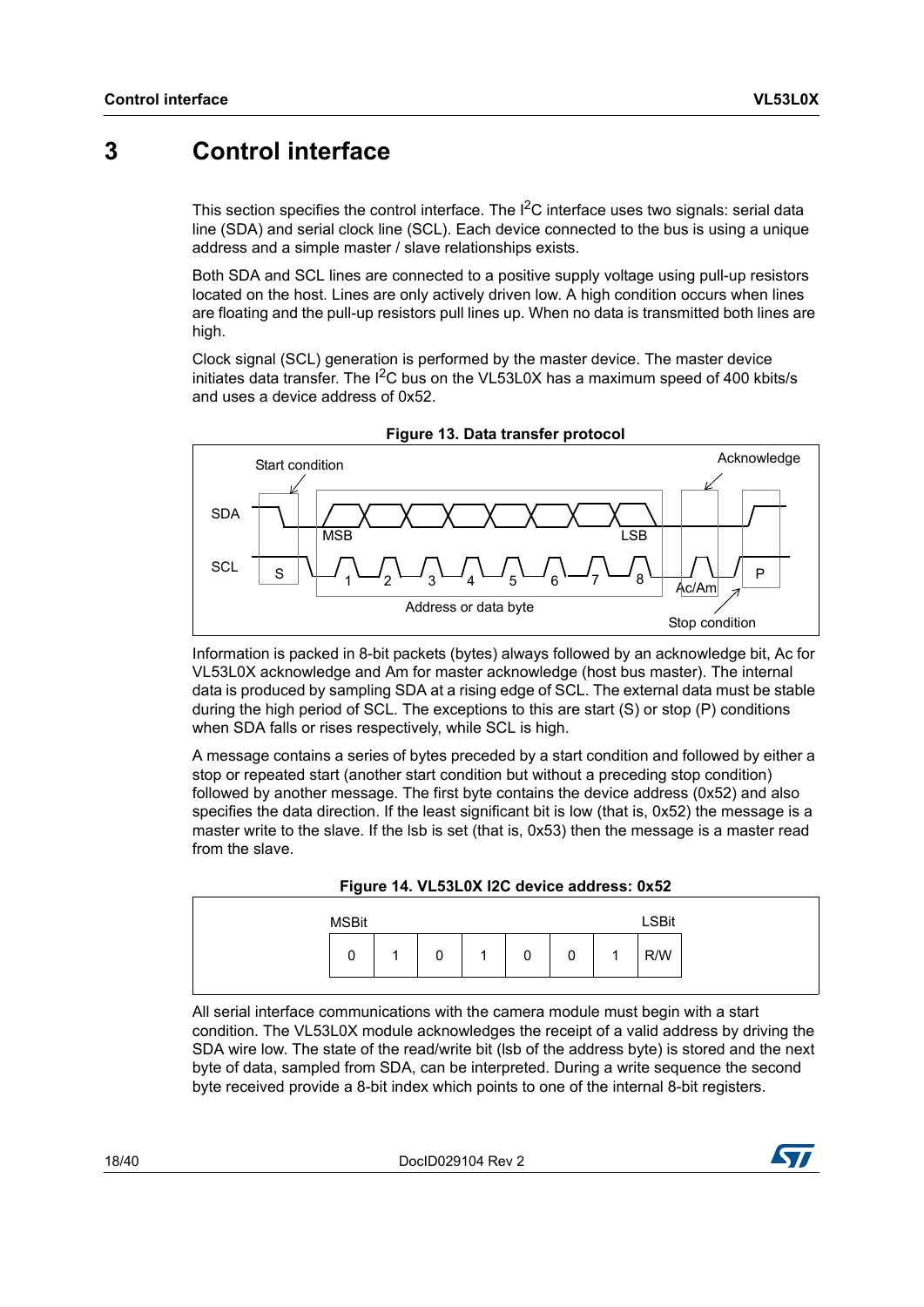<span id="page-18-0"></span>

As data is received by the slave it is written bit by bit to a serial/parallel register. After each data byte has been received by the slave, an acknowledge is generated, the data is then stored in the internal register addressed by the current index.

During a read message, the contents of the register addressed by the current index is read out in the byte following the device address byte. The contents of this register are parallel loaded into the serial/parallel register and clocked out of the device by the falling edge of SCL.



<span id="page-18-1"></span>

At the end of each byte, in both read and write message sequences, an acknowledge is issued by the receiving device (that is, the VL53L0X for a write and the host for a read).

A message can only be terminated by the bus master, either by issuing a stop condition or by a negative acknowledge (that is, **not** pulling the SDA line low) after reading a complete byte during a read operation.

The interface also supports auto-increment indexing. After the first data byte has been transferred, the index is automatically incremented by 1. The master can therefore send data bytes continuously to the slave until the slave fails to provide an acknowledge or the master terminates the write communication with a stop condition. If the auto-increment feature is used the master does **not** have to send address indexes to accompany the data bytes.



<span id="page-18-2"></span>

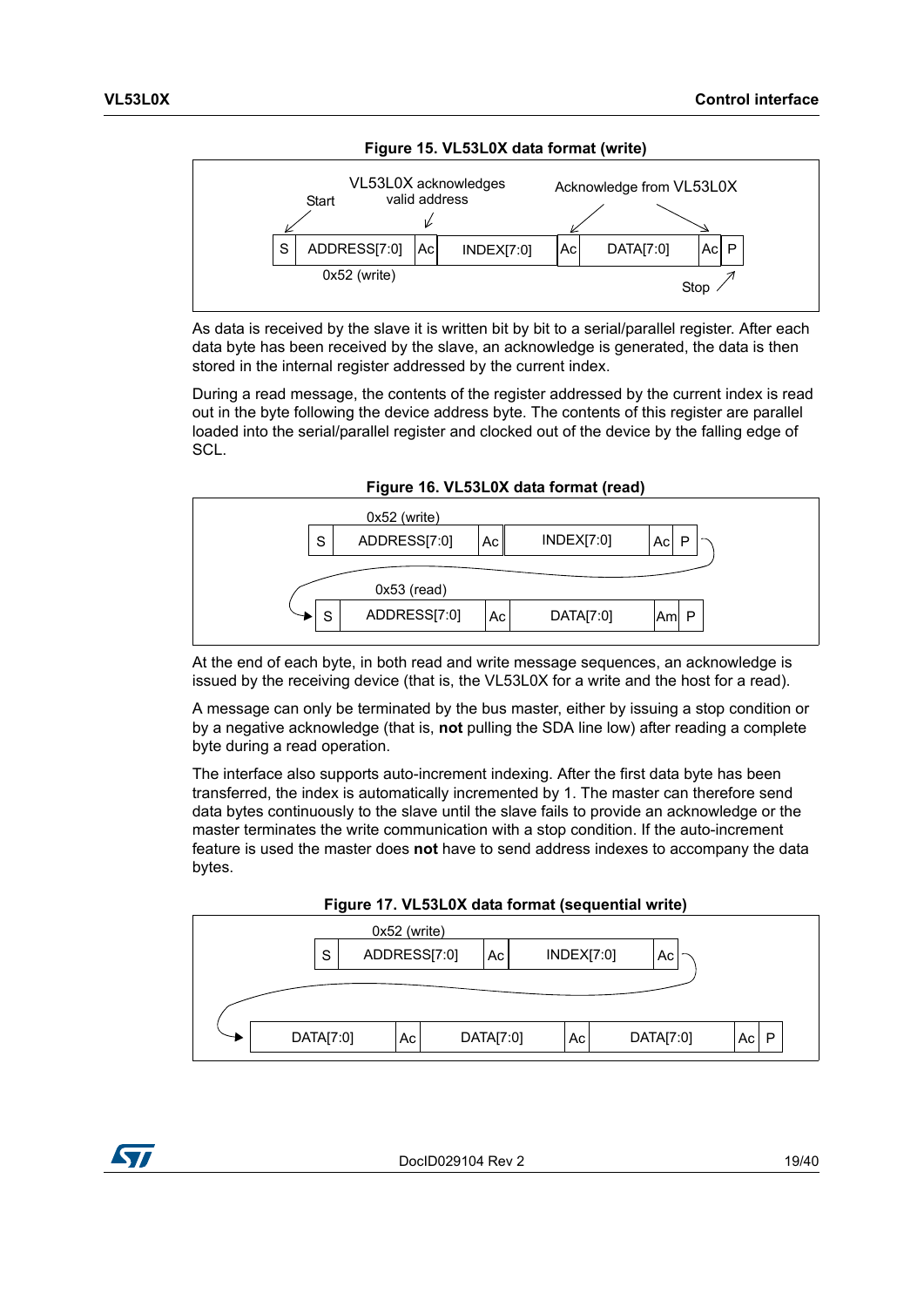<span id="page-19-2"></span>

**Figure 18. VL53L0X data format (sequential read)**

# <span id="page-19-0"></span>**3.1 I2C interface - timing characteristics**

Timing characteristics are shown in *[Table](#page-19-1) 3*. Please refer to *[Figure](#page-20-3) 19* for an explanation of the parameters used.

Timings are given for all PVT conditions.

<span id="page-19-1"></span>

| Symbol              | <b>Parameter</b>                                                  | <b>Minimum</b> | <b>Typical</b> | <b>Maximum</b> | Unit |
|---------------------|-------------------------------------------------------------------|----------------|----------------|----------------|------|
| $F_{12C}$           | Operating frequency (Standard and<br>Fast mode)                   | 0              |                | $400^{(1)}$    | kHz  |
| $t_{LOW}$           | Clock pulse width low                                             | 1.3            |                |                | μs   |
| t <sub>HIGH</sub>   | Clock pulse width high                                            | 0.6            |                |                | μs   |
| $t_{\mathsf{SP}}$   | Pulse width of spikes which are<br>suppressed by the input filter |                |                | 50             | ns   |
| $t_{\text{BUF}}$    | Bus free time between transmissions                               | 1.3            |                | -              | ms   |
| t <sub>HD.STA</sub> | Start hold time                                                   | 0.26           |                |                | μs   |
| t <sub>SU.STA</sub> | Start set-up time                                                 | 0.26           |                |                | μs   |
| <sup>t</sup> HD.DAT | Data in hold time                                                 | 0              |                | 0.9            | μs   |
| t <sub>SU.DAT</sub> | Data in set-up time                                               | 50             |                |                | ns   |
| $t_{\mathsf{R}}$    | SCL/SDA rise time                                                 |                |                | 120            | ns   |
| $t_F$               | SCL/SDA fall time                                                 |                |                | 120            | ns   |
| t <sub>SU.STO</sub> | Stop set-up time                                                  | 0.6            |                |                | μs   |
| Ci/o                | Input/output capacitance (SDA)                                    |                |                | 10             | pF   |
| Cin                 | Input capacitance (SCL)                                           |                |                | 4              | pF   |
| $C_L$               | Load capacitance                                                  |                | 125            | 400            | pF   |

**Table 3. I2C interface - timing characteristics**

1. The maximum bus speed is also limited by the combination of 400pF load capacitance and pull-up resistor. Please refer to the I2C specification for further information.

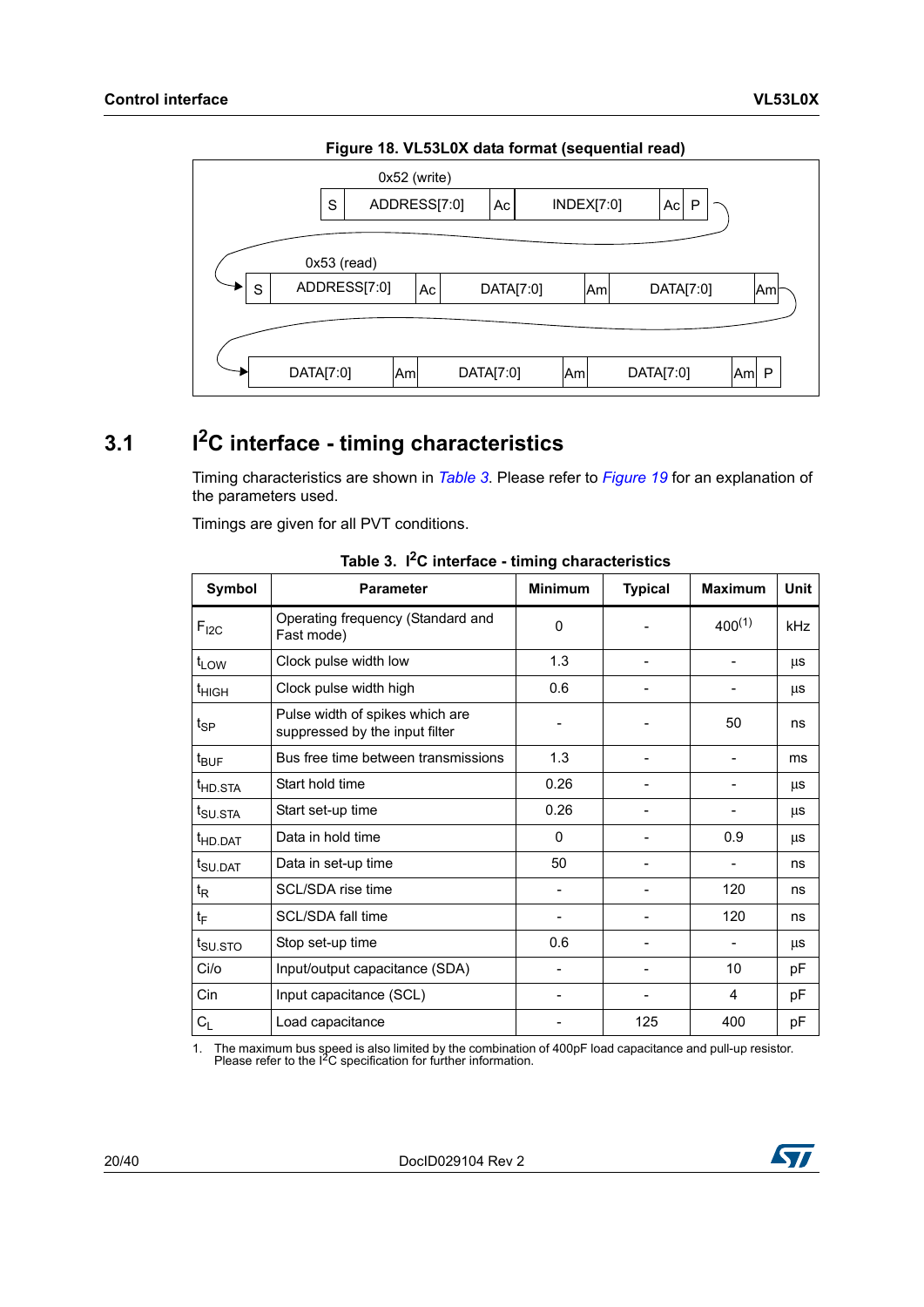<span id="page-20-3"></span>

**Figure 19. I2C timing characteristics**

All timings are measured from either  $V_{IL}$  or  $V_{IH}$ .

### <span id="page-20-0"></span>**3.2 I2C interface - reference registers**

The registers shown in the table below can be used to validate the user  $I^2C$  interface.

<span id="page-20-1"></span>

| <b>Address</b> | (After fresh reset, without API loaded) |
|----------------|-----------------------------------------|
| 0xC0           | 0xEE                                    |
| 0xC1           | 0xAA                                    |
| 0xC2           | 0x10                                    |
| 0x51           | 0x0099                                  |
| 0x61           | 0x0000                                  |

**Table 4. Reference registers**

*Note: I2C read/writes can be 8,16 or 32-bit. Multi-byte reads/writes are always addressed in ascending order with MSB first as shown in [Table 5.](#page-20-2)*

|  |  |  | Table 5. 32-bit register example |
|--|--|--|----------------------------------|
|--|--|--|----------------------------------|

<span id="page-20-2"></span>

| <b>Register address</b> | <b>Byte</b> |
|-------------------------|-------------|
| Address                 | <b>MSB</b>  |
| Address $+1$            | $\cdots$    |
| Address $+2$            | $\cdots$    |
| Address $+3$            | <b>LSB</b>  |

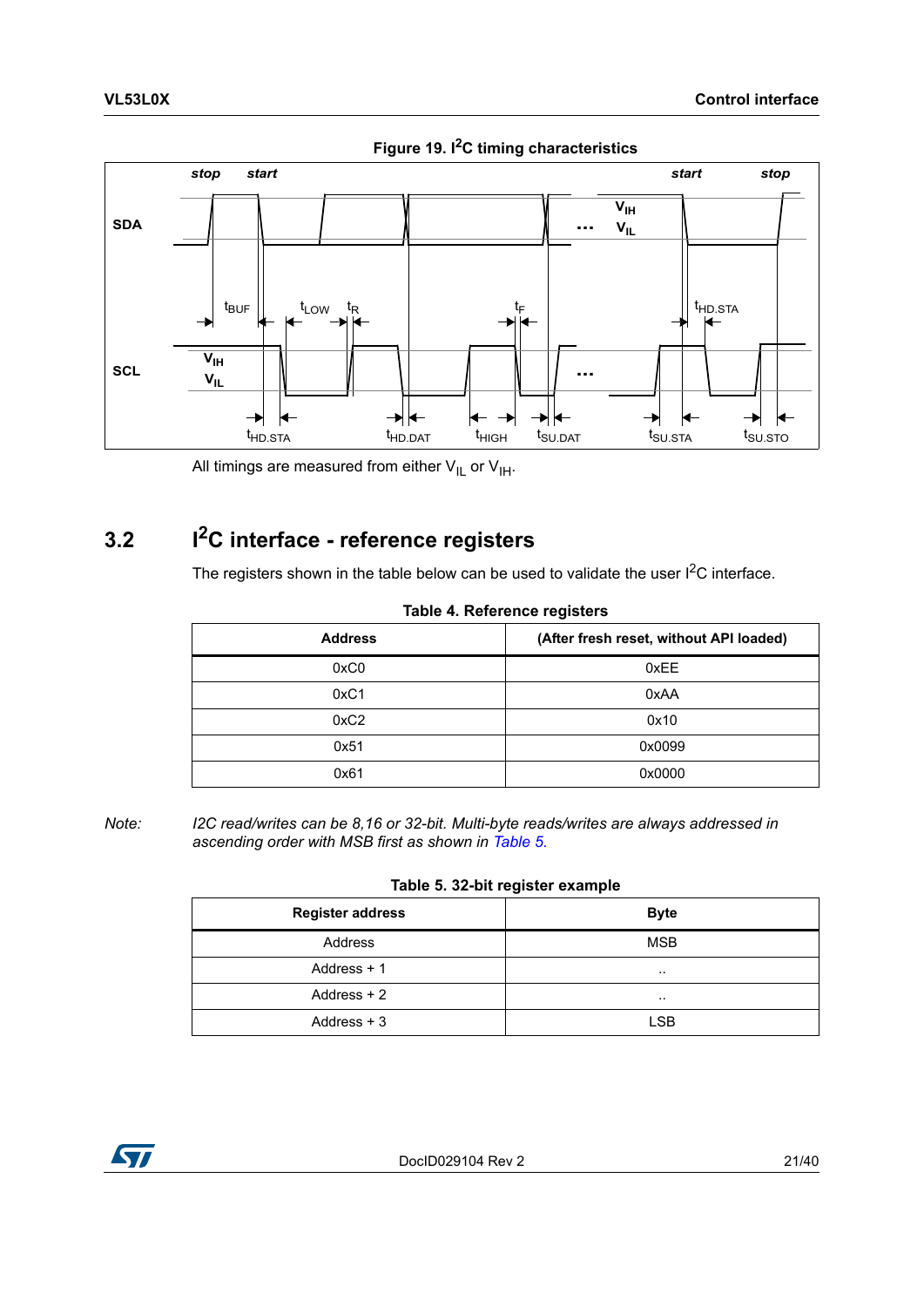## <span id="page-21-0"></span>**4 Electrical characteristics**

### <span id="page-21-1"></span>**4.1 Absolute maximum ratings**

| Table 6. Absolute maximum ratings |  |  |
|-----------------------------------|--|--|
|-----------------------------------|--|--|

<span id="page-21-4"></span>

| <b>Parameter</b>          | Min.   | Typ. | Max. | Unit |
|---------------------------|--------|------|------|------|
| <b>AVDD</b>               | $-0.5$ |      | 3.6  |      |
| SCL, SDA, XSHUT and GPIO1 | $-0.5$ | -    | 3.6  |      |

*Note: Stresses above those listed in [Table 6.](#page-21-4) may cause permanent damage to the device. This is a stress rating only and functional operation of the device at these or any other conditions above those indicated in the operational sections of the specification is not implied. Exposure to absolute maximum rating conditions for extended periods may affect device reliability.*

### <span id="page-21-2"></span>**4.2 Recommended operating conditions**

<span id="page-21-5"></span>

| rable $\iota$ . Recommended operating conditions |                               |       |      |       |      |  |  |
|--------------------------------------------------|-------------------------------|-------|------|-------|------|--|--|
|                                                  | <b>Parameter</b>              | Min.  | Typ. | Max.  | Unit |  |  |
| Voltage (AVDD)                                   |                               | 2.6   | 2.8  | 3.5   |      |  |  |
| IO (IOVDD) <sup>(2)</sup>                        | Standard mode                 | 1.6   | 1.8  | 1.9   |      |  |  |
|                                                  | $12V8$ mode <sup>(3)(4)</sup> | 2.6   | 2.8  | 3.5   |      |  |  |
| Temperature (normal operating)                   |                               | $-20$ |      | $+70$ | °C   |  |  |

#### **Table 7. Recommended operating conditions(1)**

1. There are no power supply sequencing requirements. The I/Os may be high, low or floating when AVDD is applied. The I/Os are internally failsafe with no diode connecting them to AVDD

2. XSHUT should be high level only when AVDD is on.

- 3. SDA, SCL, XSHUT and GPIO1 high levels have to be equal to AVDD in 2V8 mode.
- 4. The default API mode is 1V8. 2V8 mode is programmable using device settings loaded by the API. For more details please refer to the VL53L0X API User Manual.

### <span id="page-21-3"></span>**4.3 ESD**

VL53L0X is compliant with ESD values presented in*[Table](#page-21-6) 8*

#### **Table 8. ESD performances**

<span id="page-21-6"></span>

| <b>Parameter</b>            | <b>Specification</b> | <b>Conditions</b>         |
|-----------------------------|----------------------|---------------------------|
| Human Body Model            | JS-001-2012          | +/- 2kV, 1500 Ohms, 100pF |
| <b>Charged Device Model</b> | JZSD22-C101          | $+/- 500V$                |

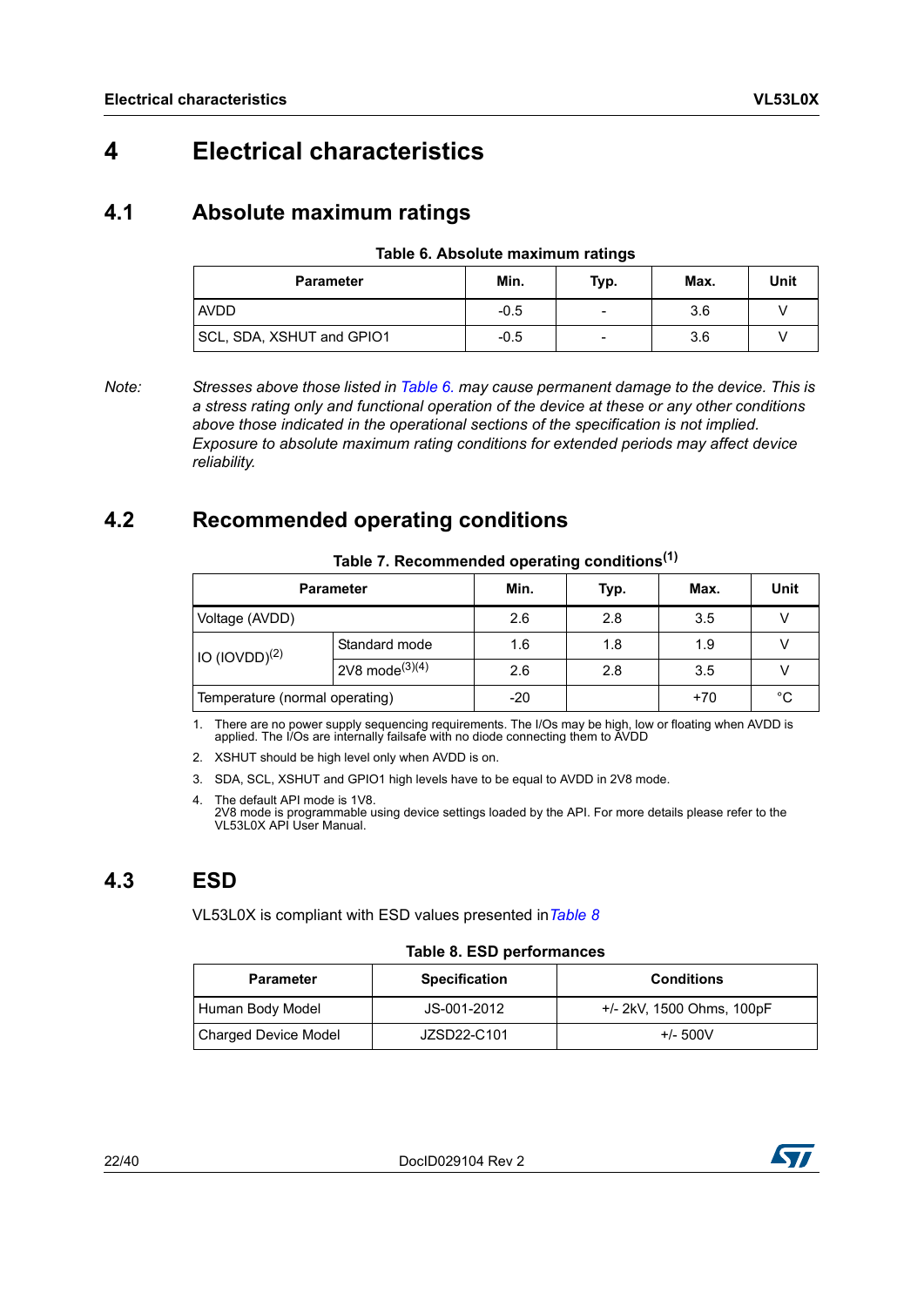### <span id="page-22-0"></span>**4.4 Current consumption**

<span id="page-22-1"></span>

| <b>Parameter</b>                                                    | Min. | Typ. | Max. | Unit |  |  |
|---------------------------------------------------------------------|------|------|------|------|--|--|
| <b>HW STANDBY</b>                                                   | 3    | 5    |      | uA   |  |  |
| SW STANDBY (2V8 mode) <sup>(2)</sup>                                | 4    | 6    | 9    | uA   |  |  |
| Timed ranging Inter measurement                                     |      | 16   |      | uA   |  |  |
| Active Ranging average consumption<br>(including $VCSEL$ ) $(3)(4)$ |      | 19   |      | mA   |  |  |
| Average power consumption at 10Hz<br>with 33ms ranging sequence     |      |      | 20   | mW   |  |  |

**Table 9. Consumption at ambient temperature(1)**

1. All current consumption values include silicon process variations. Temperature and Voltage are at nominal conditions (23degC and 2.8V). All values include AVDD and AVDDVCSEL.

2. In standard mode (1V8), pull-ups have to be modified, then SW STANDBY consumption is increased by +0.6uA.

3. Active ranging is an average value, measured using default API settings (33ms timing budget).

4. Peak current (including VCSEL) can reach 40mA.

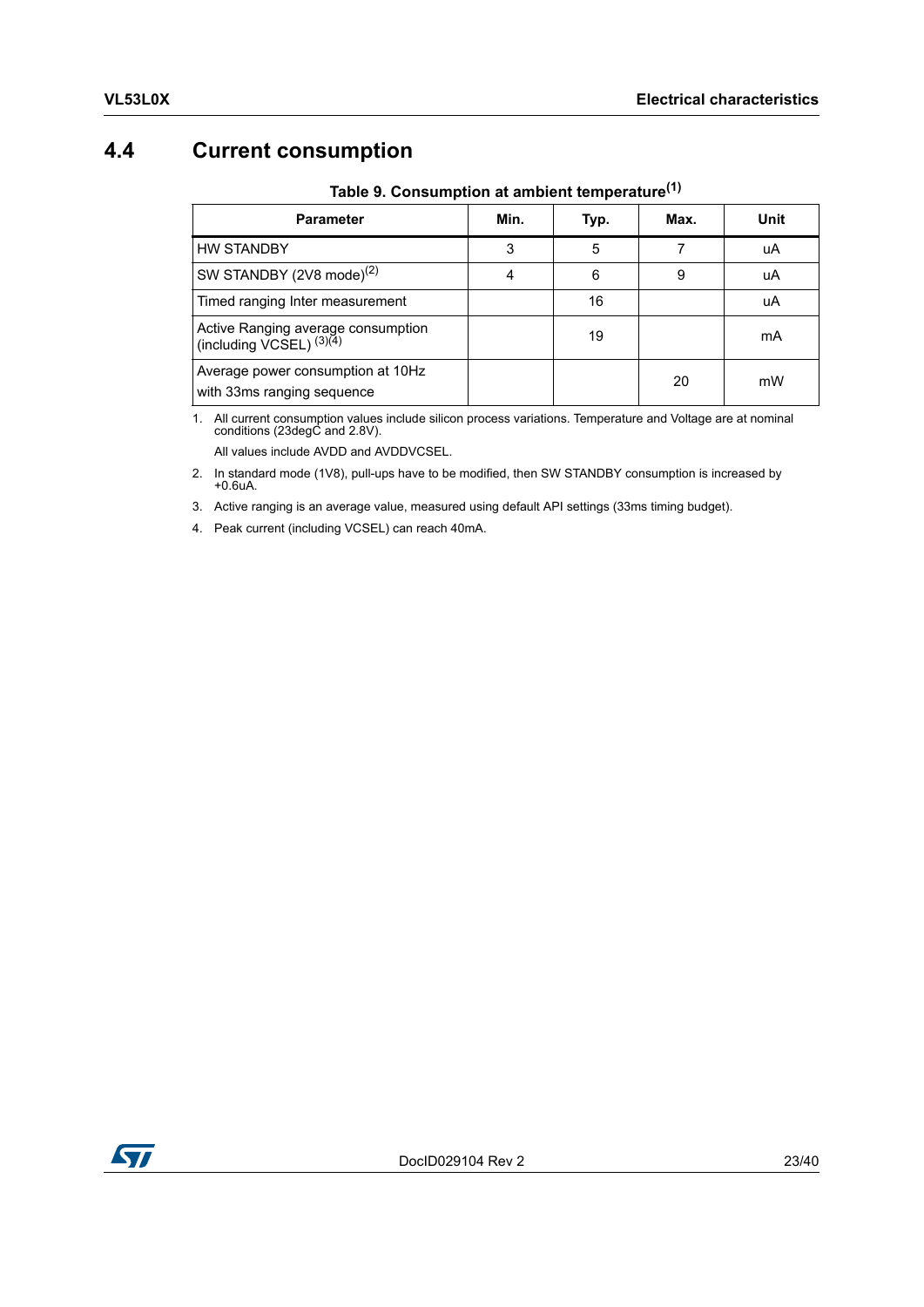### <span id="page-23-0"></span>**4.5 Electrical characteristics**

**Table 10. Digital I/O electrical characteristics**

<span id="page-23-1"></span>

| Symbol                | <b>Parameter</b>                                                                          | <b>Minimum</b> | <b>Typical</b> | <b>Maximum</b> | <b>Unit</b> |
|-----------------------|-------------------------------------------------------------------------------------------|----------------|----------------|----------------|-------------|
| Interrupt pin (GPIO1) |                                                                                           |                |                |                |             |
| $V_{IL}$              | Low level input voltage                                                                   |                |                | 0.3 IOVDD      | $\vee$      |
| $V_{\text{IH}}$       | High level input voltage                                                                  | 0.7 IOVDD      |                |                | V           |
| $V_{OL}$              | Low level output voltage<br>$(I_{\text{OUT}} = 4 \text{ mA})$                             |                |                | 0.4            | V           |
| $V_{OH}$              | High level output voltage at<br>$(I_{\text{OUT}} = 4 \text{ mA})$                         | IOVDD-<br>0.4  |                |                | $\vee$      |
| F <sub>GPIO</sub>     | Operating frequency<br>$(CLOAD = 20 pF)$                                                  | 0              |                | 108            | <b>MHz</b>  |
|                       | 1 <sup>2</sup> C interface (SDA/SCL)                                                      |                |                |                |             |
| $V_{IL}$              | Low level input voltage                                                                   | $-0.5$         |                | 0.6            | $\vee$      |
| $V_{\text{IH}}$       | High level input voltage                                                                  | 1.12           |                | IOVDD+0.5      | $\vee$      |
| $V_{OL}$              | Low level output voltage $(l_{\text{OUT}} = 4 \text{ mA})$<br>in Standard and Fast modes) |                |                | 0.4            | $\vee$      |
|                       | Leakage current <sup>(1)</sup>                                                            |                |                | 10             | μA          |
| $I_{IL}/H$            | Leakage current <sup>(2)</sup>                                                            |                |                | 0.15           | μA          |

1.  $AVDD = 0 V$ 

2. AVDD = 2.85 V; I/O voltage = 1.8 V

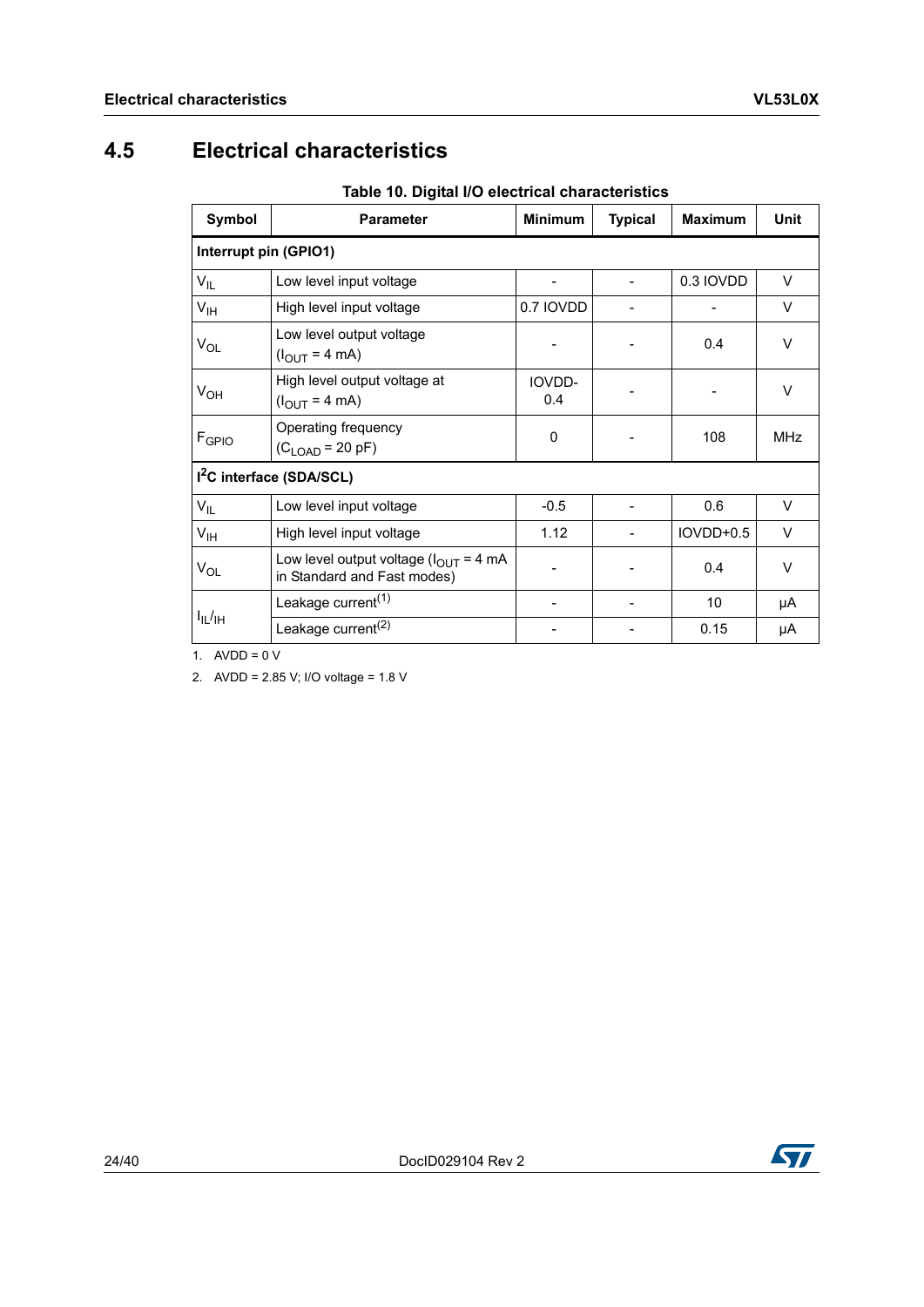### <span id="page-24-0"></span>**5 Performance**

#### <span id="page-24-1"></span>**5.1 Measurement conditions**

In all measurement tables in the document, it is considered that the full Field Of View (FOV) is covered.

VL53L0X system FOV is 25degrees.

Reflectance targets are standard ones (Grey 17% N4.74 and White 88% N9.5 Munsell charts).

Unless mentioned, device is controlled through the API using the default settings (refer to VL53L0X API User Manual for API settings description).

<span id="page-24-2"></span>

**Figure 20. Typical ranging (default mode)**

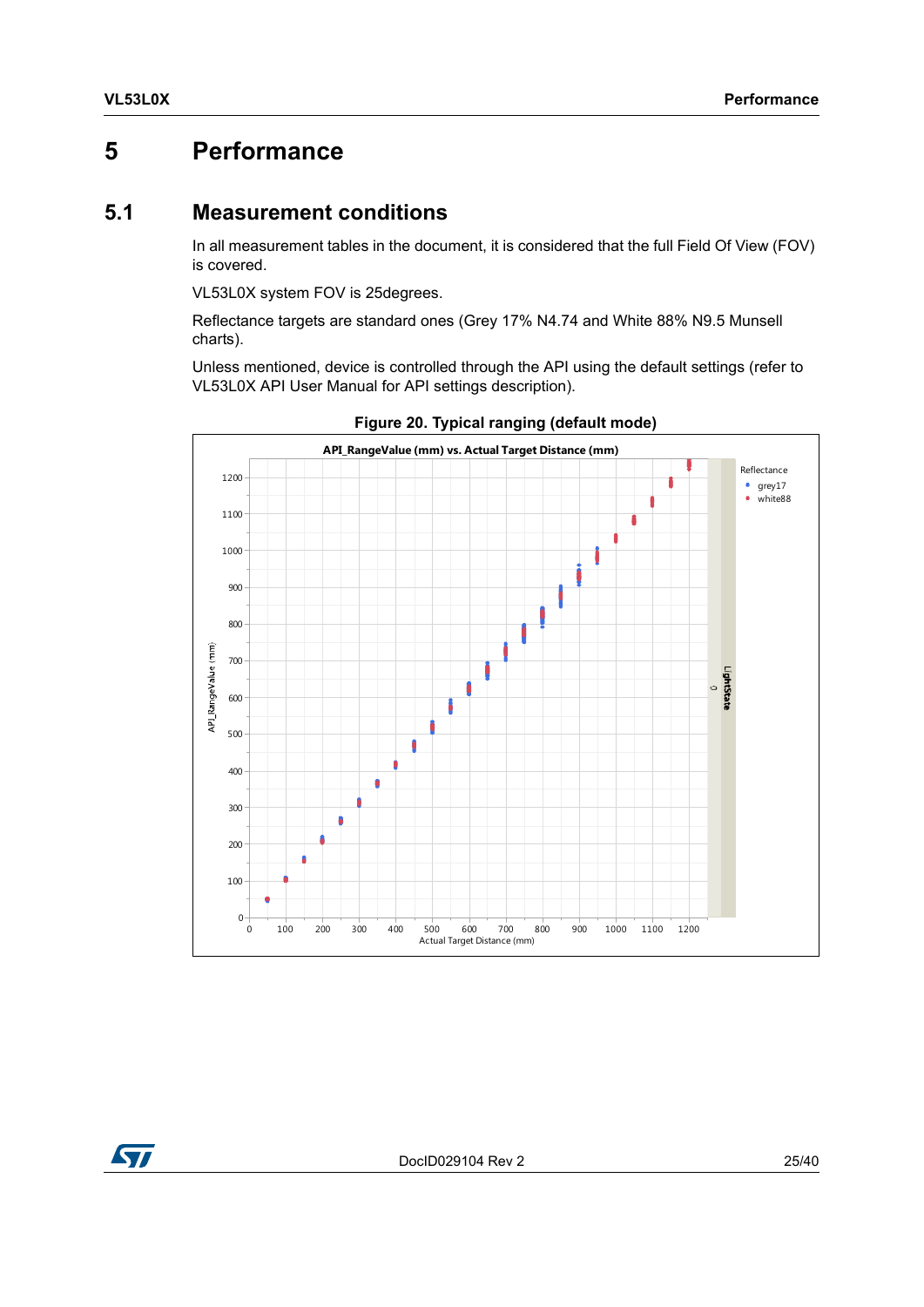<span id="page-25-2"></span>

**Figure 21. Typical ranging - long range mode**

### <span id="page-25-0"></span>**5.2 Max ranging distance**

*[Table](#page-25-1) 11* presents the ranging specification for VL53L0X bare module, without cover glass, at room temperature (23degreesC) and with nominal voltage (2.8Volts).

<span id="page-25-1"></span>

| <b>Target reflectance level</b><br>(full FOV) | <b>Conditions</b> | Indoor<br>(2) | <b>Outdoor overcast</b><br>(2) |
|-----------------------------------------------|-------------------|---------------|--------------------------------|
| White target (88%)                            | Typical           | $200cm+ (1)$  | 80cm                           |
|                                               | <b>Minimum</b>    | 120cm         | 60cm                           |
| Grey target (17%)                             | Typical           | 80cm          | 50cm                           |
|                                               | <b>Minimum</b>    | 70cm          | 40cm                           |

|  |  | Table 11. Max ranging capabilities with 33ms timing budget |
|--|--|------------------------------------------------------------|
|--|--|------------------------------------------------------------|

Note (1): using long range API profile

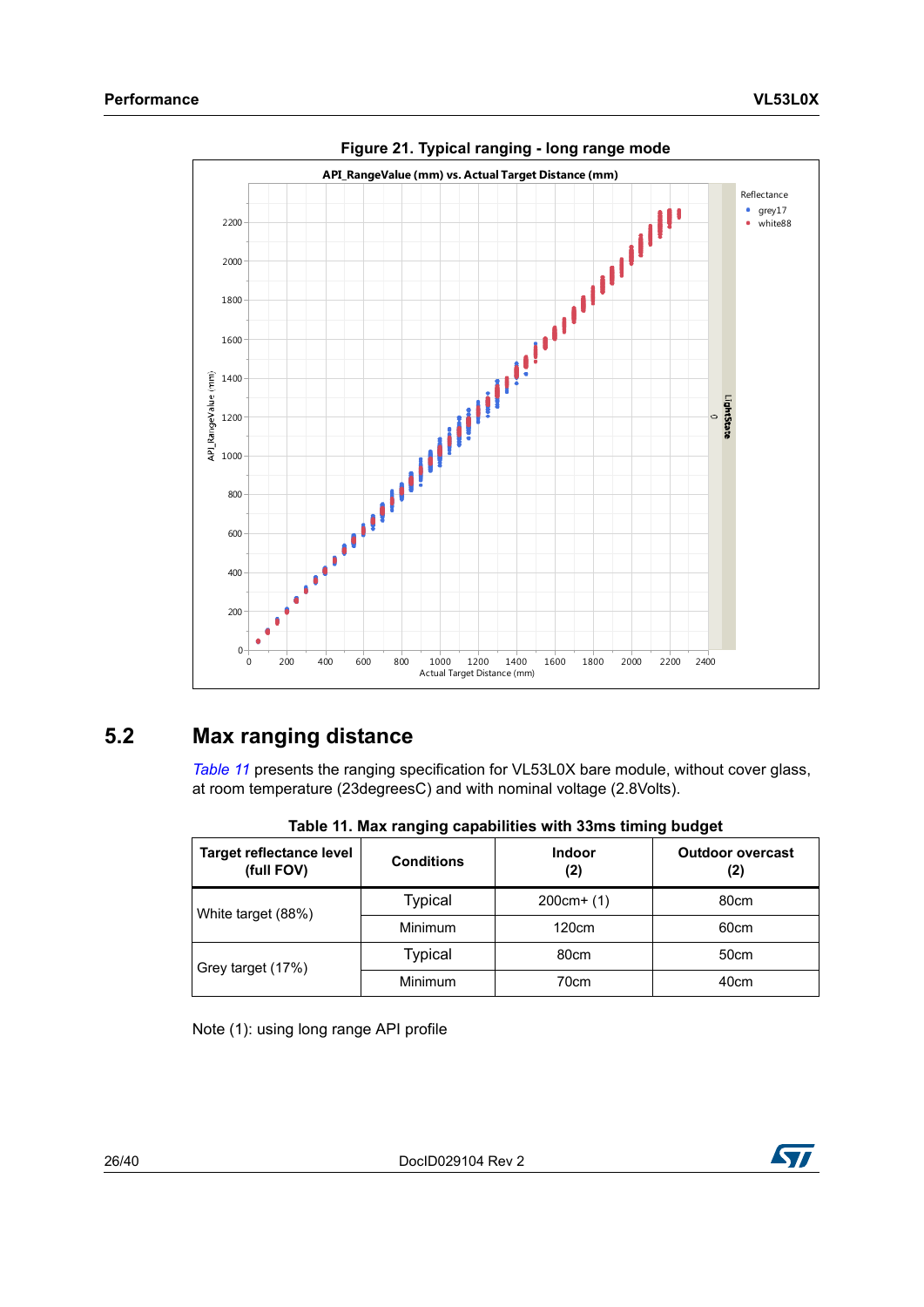Note (2):

- Indoor: no infrared
- Outdoor overcast corresponds to a parasitic noise of 10kcps/SPAD for VL53L0X module. For reference, this corresponds to a 1.2W/m² at 940nm, and is equivalent to 5kLux daylight, while ranging on a grey 17% chart at 40cm

Measurement conditions:

- Targets reflectance used : Grey (17%), White (88%)
- Nominal Voltage (2.8V) and Temperature (23degreesC)
- All distances are for a complete Field of View covered (FOV = 25degrees)
- 33ms timing budget

All distances mentioned in this table are guaranteed for a minimum detection rate of 94% (up to 100%). Detection rate is the worst case percentage of measurements that will return a valid measurement when target is detected.

### <span id="page-26-0"></span>**5.3 Ranging accuracy**

#### <span id="page-26-1"></span>**5.3.1 Standard deviation**

Ranging accuracy can be characterized by standard deviation. It includes Measure-to-Measure and Part-to-Part (silicon) dispersion.

<span id="page-26-2"></span>

|                                               | Indoor (no infrared) |                  |       |                    | Outdoor          |       |
|-----------------------------------------------|----------------------|------------------|-------|--------------------|------------------|-------|
| <b>Target reflectance</b><br>level (full FOV) | <b>Distance</b>      | 33 <sub>ms</sub> | 66 ms | <b>Distance</b>    | 33 <sub>ms</sub> | 66 ms |
| White Target (88%)                            | At 120 cm            | $4\%$            | 3%    | At $60 \text{ cm}$ | 7%               | 6%    |
| Grey Target (17%)                             | At 70 cm             | 7 %              | 6%    | at 40 cm           | 12%              | 9%    |

**Table 12. Ranging accuracy**

Measurement conditions:

- Targets reflectance used: Grey (17 %), White (88 %)
- Offset correction done at 10 cm from sensor
- Indoor: no infrared / Outdoor: eq. 5 kLux equivalent sunlight (10 kcps/SPAD)
- Nominal voltage (2v8) and Temperature (23 degreesC)
- All distances are for a complete FOV covered (FOV = 25 degrees)
- Detection rate is considered at 94 % minimum

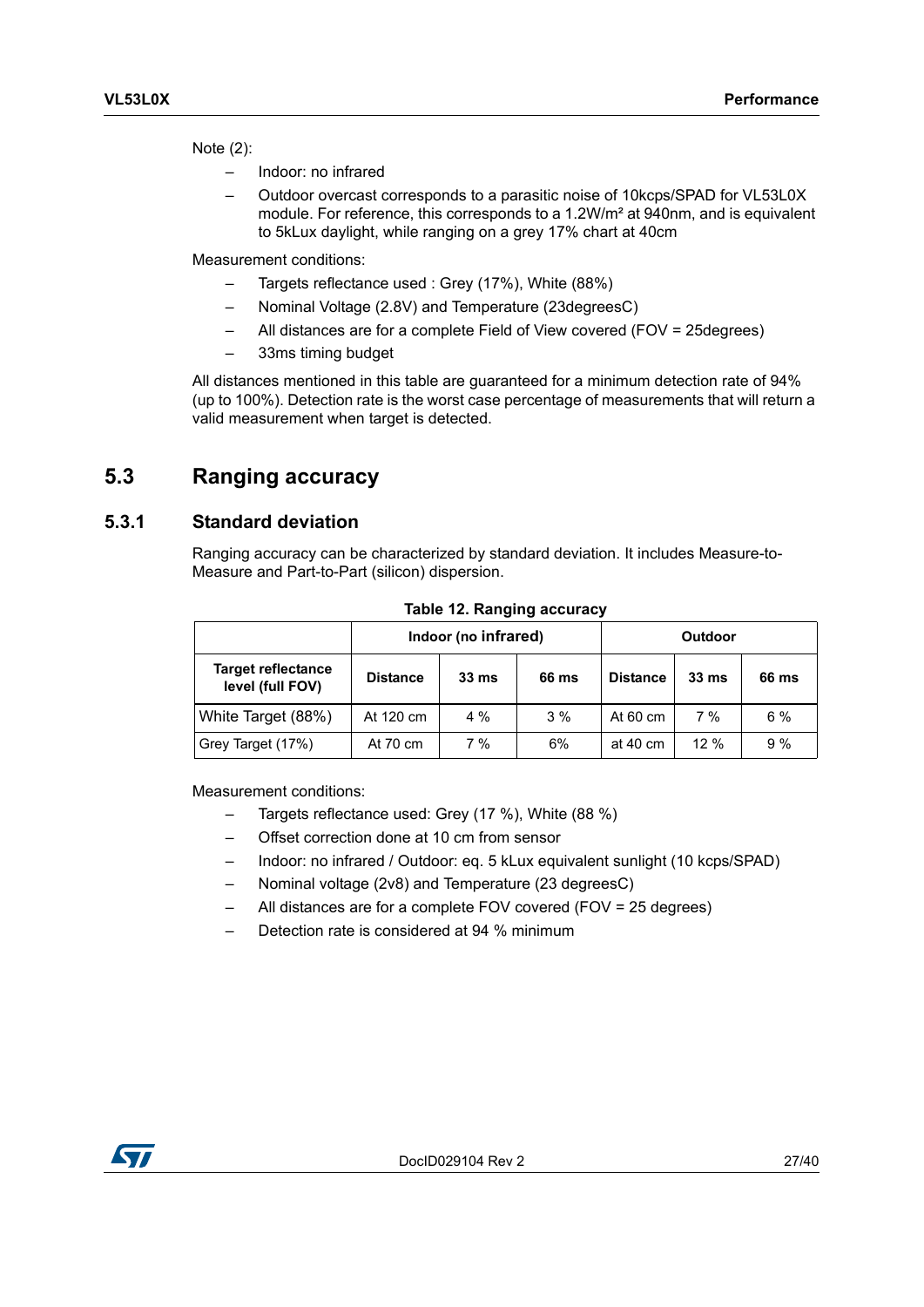#### <span id="page-27-0"></span>**5.3.2 Range profile examples**

*[Table](#page-27-2) 13* details typical performance for the four example ranging profiles, as per measurement conditions in *Section [5.3: Ranging accuracy](#page-26-0)*.

<span id="page-27-2"></span>

| <b>Range timing budget</b><br>Range profile |        | <b>Typical performance</b>         | <b>Typical application</b>                        |  |  |
|---------------------------------------------|--------|------------------------------------|---------------------------------------------------|--|--|
| Default mode                                | 30 ms  | 1.2 m, accuracy as per<br>Table 12 | Standard                                          |  |  |
| High accuracy                               | 200 ms | 1.2 m, accuracy < $+/- 3 \%$       | Precise measurement                               |  |  |
| Long range                                  | 33 ms  | 2 m, accuracy as per<br>Table 12   | Long ranging, only for<br>dark conditions (no IR) |  |  |
| High speed                                  | 20 ms  | 1.2 m, accuracy $+/- 5 \%$         | High speed where<br>accuracy is not priority      |  |  |

**Table 13. Range profiles**

#### <span id="page-27-1"></span>**5.3.3 Ranging offset error**

The table below shows how range offset may drift over distance, voltage and temperature. Assumes offset calibrated at 10cm. See VL53L0X API User Manual for details on offset calibration.

<span id="page-27-3"></span>

|                      | <b>Nominal</b><br>conditions            | <b>Measure point</b>                                                                          | <b>Typical offset</b><br>from nominal | <b>Maximum offset</b><br>from nominal |
|----------------------|-----------------------------------------|-----------------------------------------------------------------------------------------------|---------------------------------------|---------------------------------------|
| Ranging<br>distance  | Offset calibration<br>at 10 cm ("zero") | White 120 cm (indoor)<br>Grey 70 cm (indoor)<br>White 60 cm (outdoor)<br>Grey 40 cm (outdoor) |                                       | $<$ 3 %                               |
| Voltage drift        | 2.8V                                    | 2.6 V to 3.5 V                                                                                | $+/- 10$ mm                           | $+/- 15$ mm                           |
| Temperature<br>drift | 23 °C                                   | $-20^{\circ}$ C to $+70^{\circ}$ C                                                            | $+/- 10$ mm                           | $+/- 30$ mm                           |

#### **Table 14. Ranging offset**

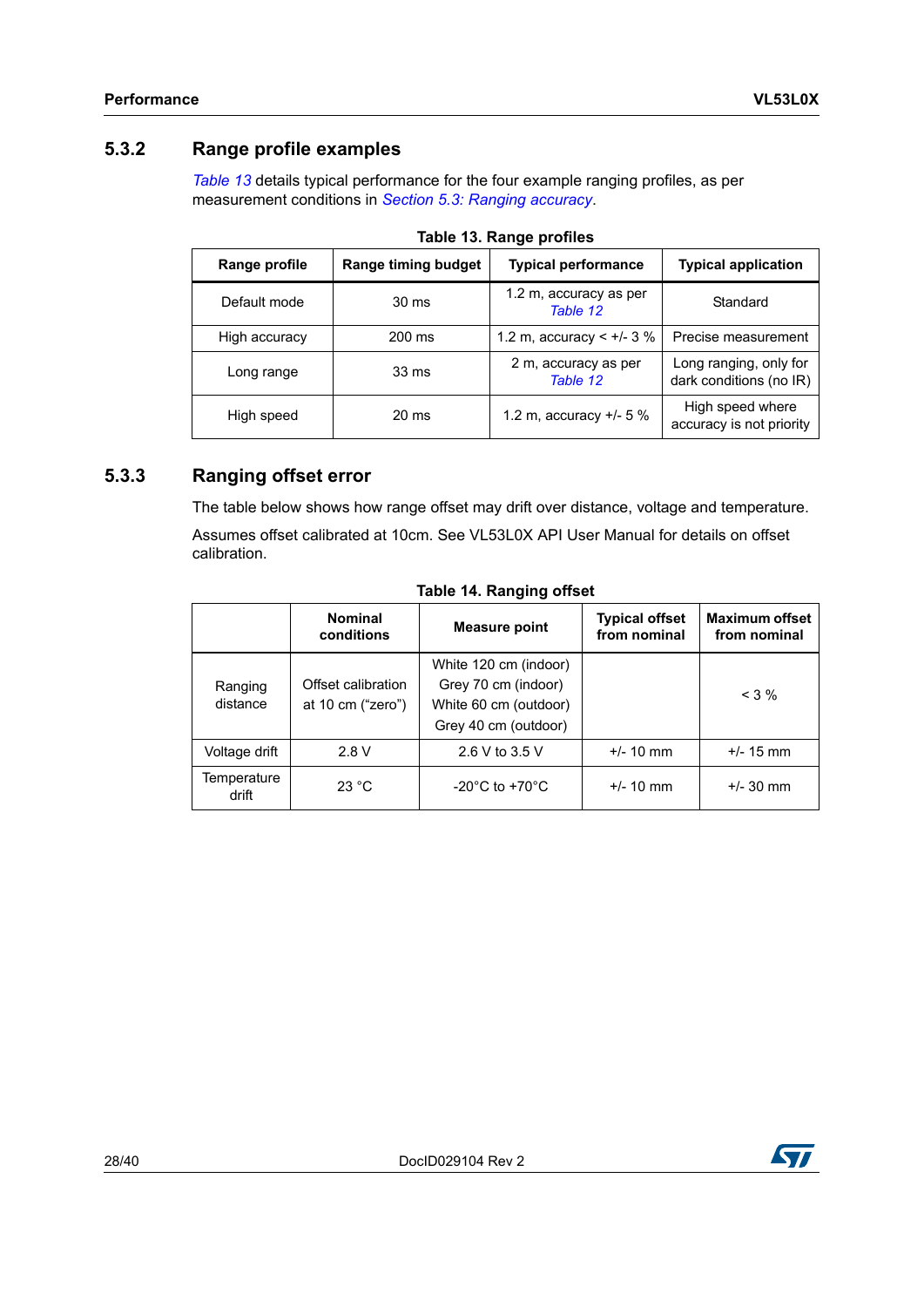# <span id="page-28-0"></span>**6 Outline drawing**

<span id="page-28-2"></span><span id="page-28-1"></span>

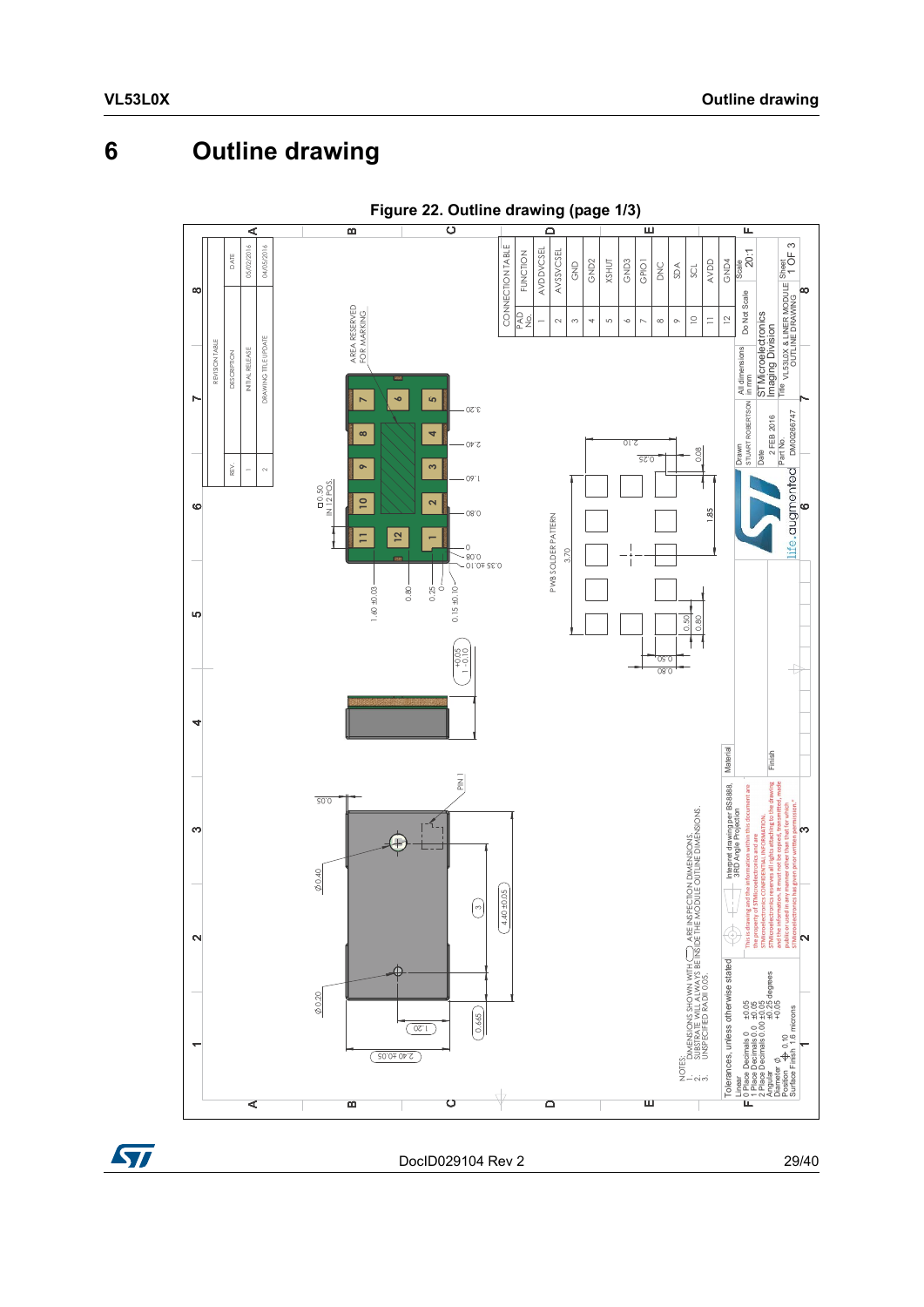<span id="page-29-0"></span>

30/40 DocID029104 Rev 2

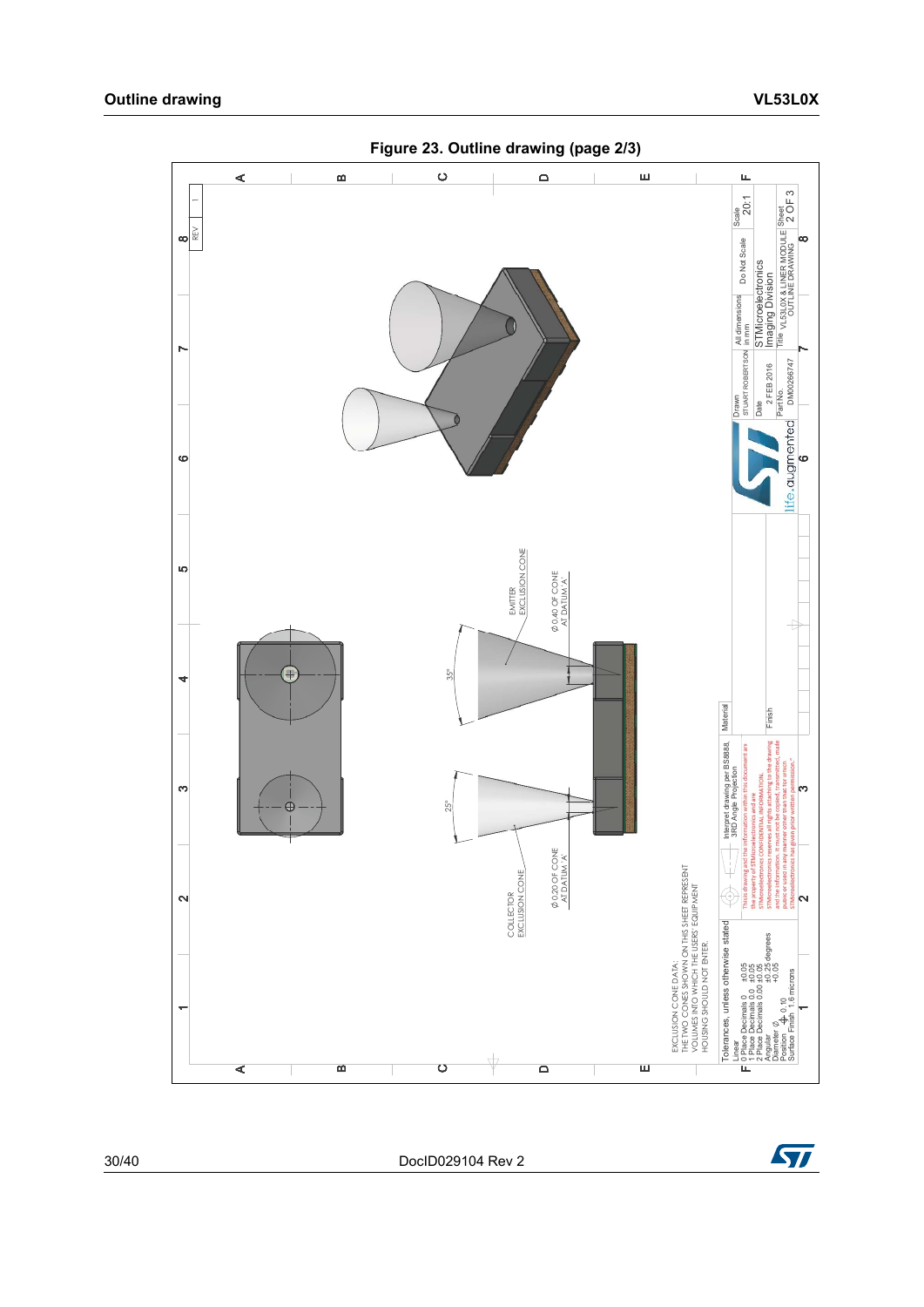

<span id="page-30-1"></span>**Figure 24. Outline drawing - with liner (page 3/3)**

<span id="page-30-0"></span>The VL53L0X module is delivered with a protective liner covering the top of the cap to protect the sensor from foreign material during the assembly process. It must be removed by the customer just before mounting the cover glass

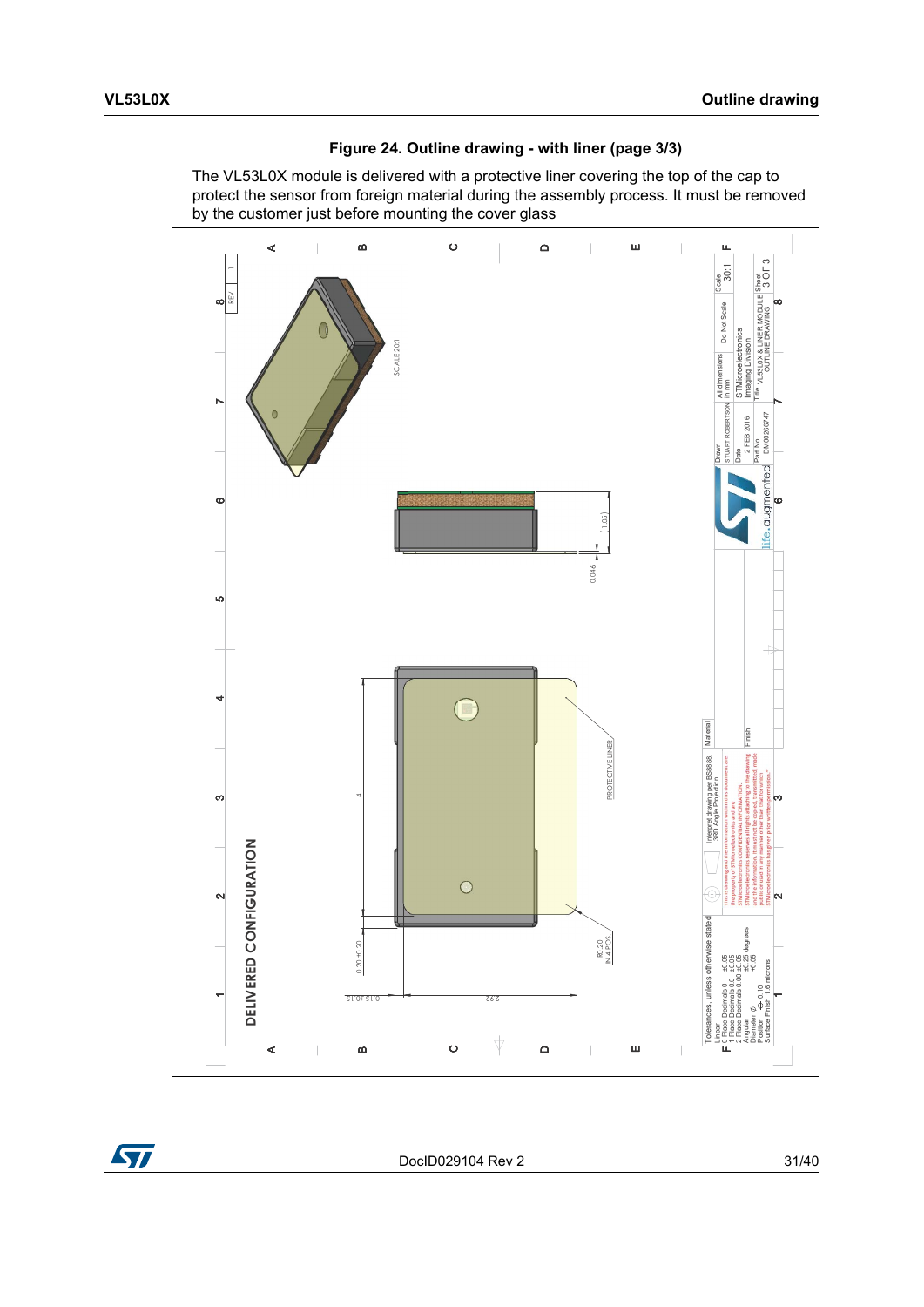### <span id="page-31-0"></span>**7 Laser safety considerations**

The VL53L0X contains a laser emitter and corresponding drive circuitry. The laser output is designed to remain within Class 1 laser safety limits under all reasonably foreseeable conditions including single faults in compliance with IEC 60825-1:2014 (third edition).

The laser output will remain within Class 1 limits as long as the STMicroelectronics recommended device settings (API settings) are used and the operating conditions specified are respected.

The laser output power must not be increased by any means and no optics should be used with the intention of focusing the laser beam.

**Caution:** Use of controls or adjustments or performance of procedures other than those specified herein may result in hazardous radiation exposure.

<span id="page-31-1"></span>

**Figure 25. Class 1 laser product label**

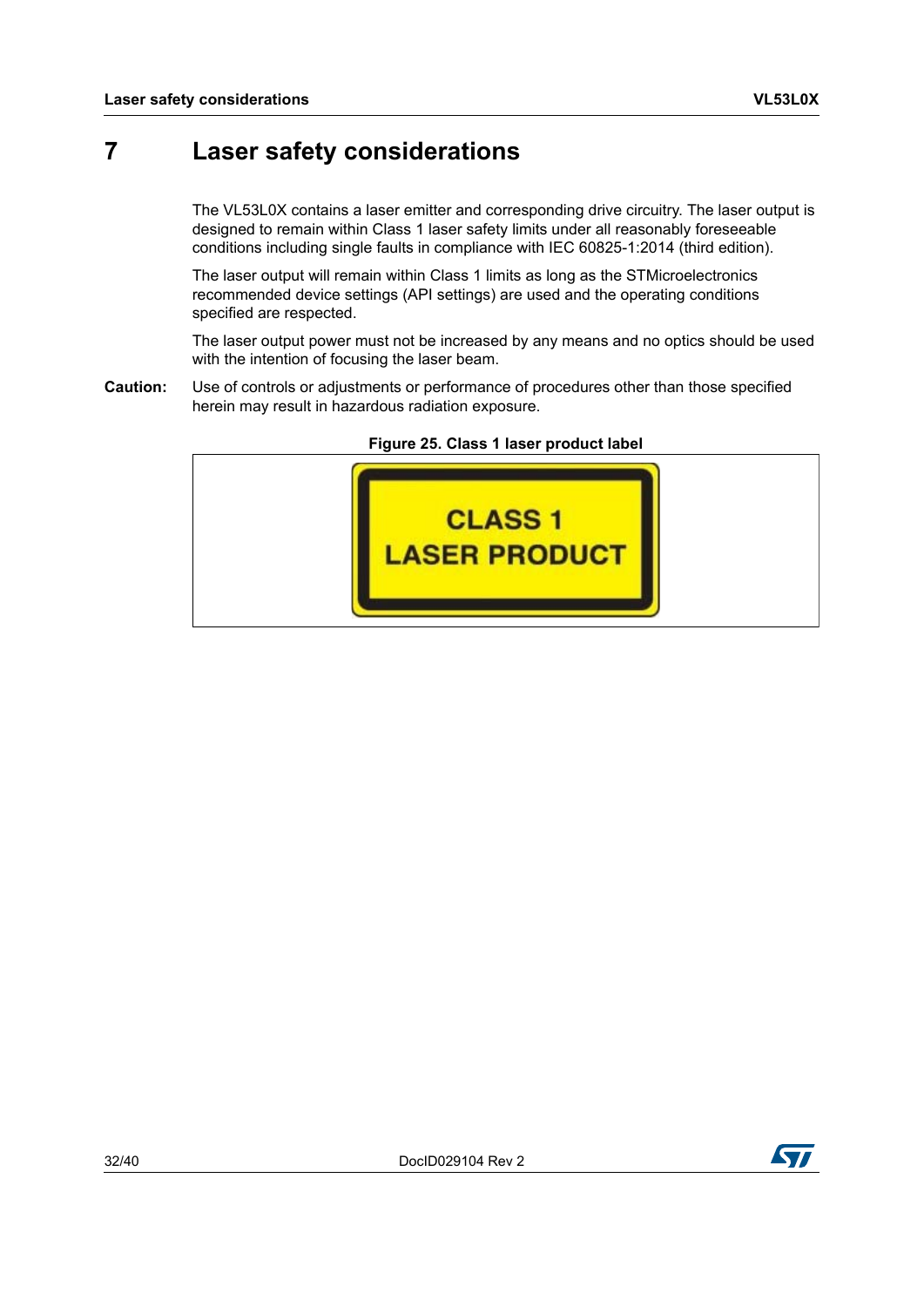### <span id="page-32-0"></span>**8 Packaging and labeling**

### <span id="page-32-1"></span>**8.1 Product marking**

A 2-line product marking is applied on the backside of the module (i.e. on the substrate). The first line is the silicon product code, and the second line, the internal tracking code.

<span id="page-32-4"></span>**Figure 26. Example of marking**



### <span id="page-32-2"></span>**8.2 Inner box labeling**

The labeling follows the ST standard packing acceptance specification.

The following information will be on the inner box label:

- assembly site
- sales type
- quantity
- trace code
- marking
- bulk ID number

### <span id="page-32-3"></span>**8.3 Packing**

At customer / subcontractor level, it is recommended to mount theVL53L0X in a clean environment to avoid foreign material deposition.

To help avoid any foreign material contamination at phone assembly level the modules will be shipped in a tape and reel format with a protective liner. The packaging will be vacuumsealed and include a desiccant.

The liner is compliant with reflow at 260°C. It must be removed during assembly of the customer device, just before mounting the cover glass.



DocID029104 Rev 2 33/40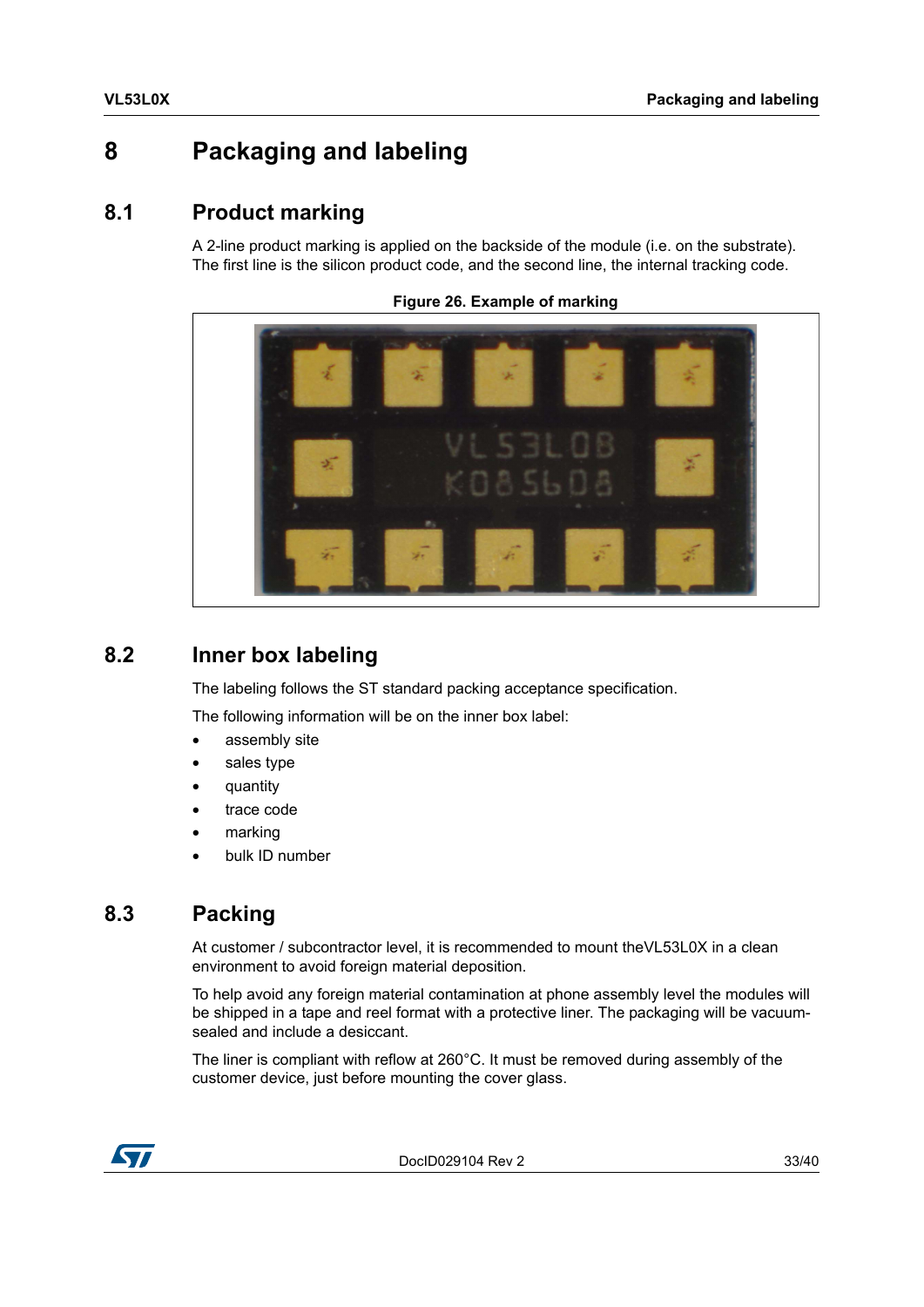#### <span id="page-33-2"></span><span id="page-33-0"></span>**8.3.1 Tape outline drawings**



#### **Figure 27. Tape outline drawing**

### <span id="page-33-1"></span>**8.4 Pb-free solder reflow process**

*[Figure](#page-34-1) 28* and *[Table](#page-34-0) 15* shows the recommended and maximum values for the solder profile.

Customers will have to tune the reflow profile depending on the PCB, solder paste and material used.

We expect customers to follow the "recommended" reflow profile, which is specifically tuned for VL53L0X package.

For any reason if a customer must perform a reflow profile which is different from "recommended" one (especially peak >240°C), this new profile must be qualified by the customer at its own risk. In any case, the profile have to be within the "maximum" profile limit described in *[Table](#page-34-0) 15*.

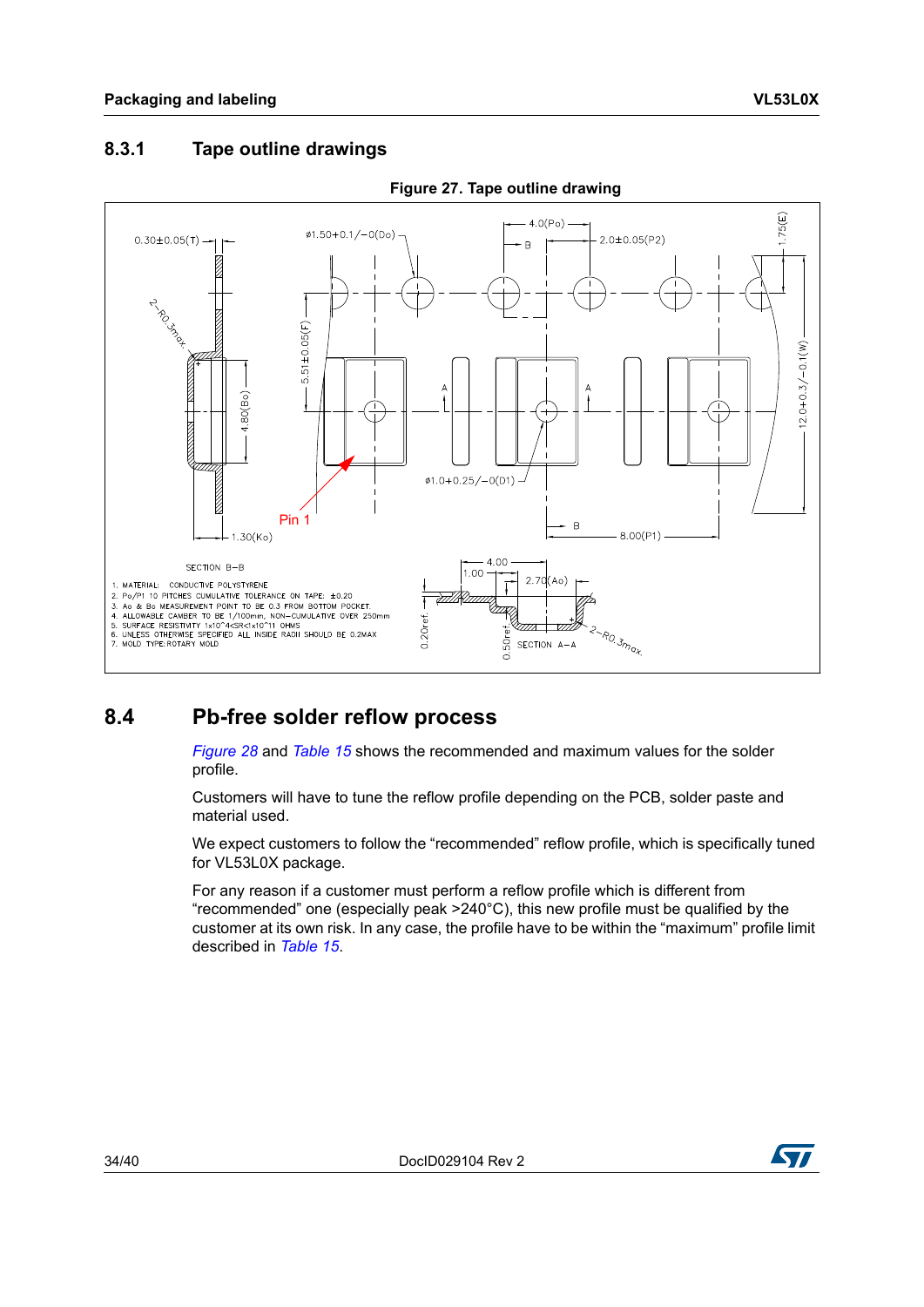<span id="page-34-0"></span>

| <b>Parameters</b>                                     | Recommended | <b>Maximum</b> | <b>Units</b> |
|-------------------------------------------------------|-------------|----------------|--------------|
| Minimum temperature $(T_S \text{ min})$               | 130         | 150            | °C.          |
| Maximum temperature $(T_S \text{ max})$               | 200         | 200            | °C           |
| Time $t_s$ (T <sub>S</sub> min to T <sub>S</sub> max) | $90-110$    | $60 - 120$     | seconds      |
| Temperature $(T_1)$                                   | 217         | 217            | °C           |
| Time $(t1)$                                           | 55-65       | $55 - 65$      | seconds      |
| Ramp up                                               | $+2$        | +3             | °C/second    |
| Temperature $(T_{p-10})$                              |             | 250            | °C           |
| Time $(t_{p-10})$                                     |             | 10             | seconds      |
| Ramp up                                               |             | $+3$           | °C/second    |
| Peak temperature (Tp)                                 | 240         | 260 max        | °C           |
| Time to peak                                          | 300         | 300            | seconds      |
| Ramp down (peak to $T_1$ )                            | -4          | -6             | °C/second    |

**Table 15. Recommended solder profile**

<span id="page-34-1"></span>

*Note: Temperature mentioned in [Table](#page-34-0) 15 is measured at the top of VL53L0X package.*

*Note: The component should be limited to a maximum of 3 passes through this solder profile.*

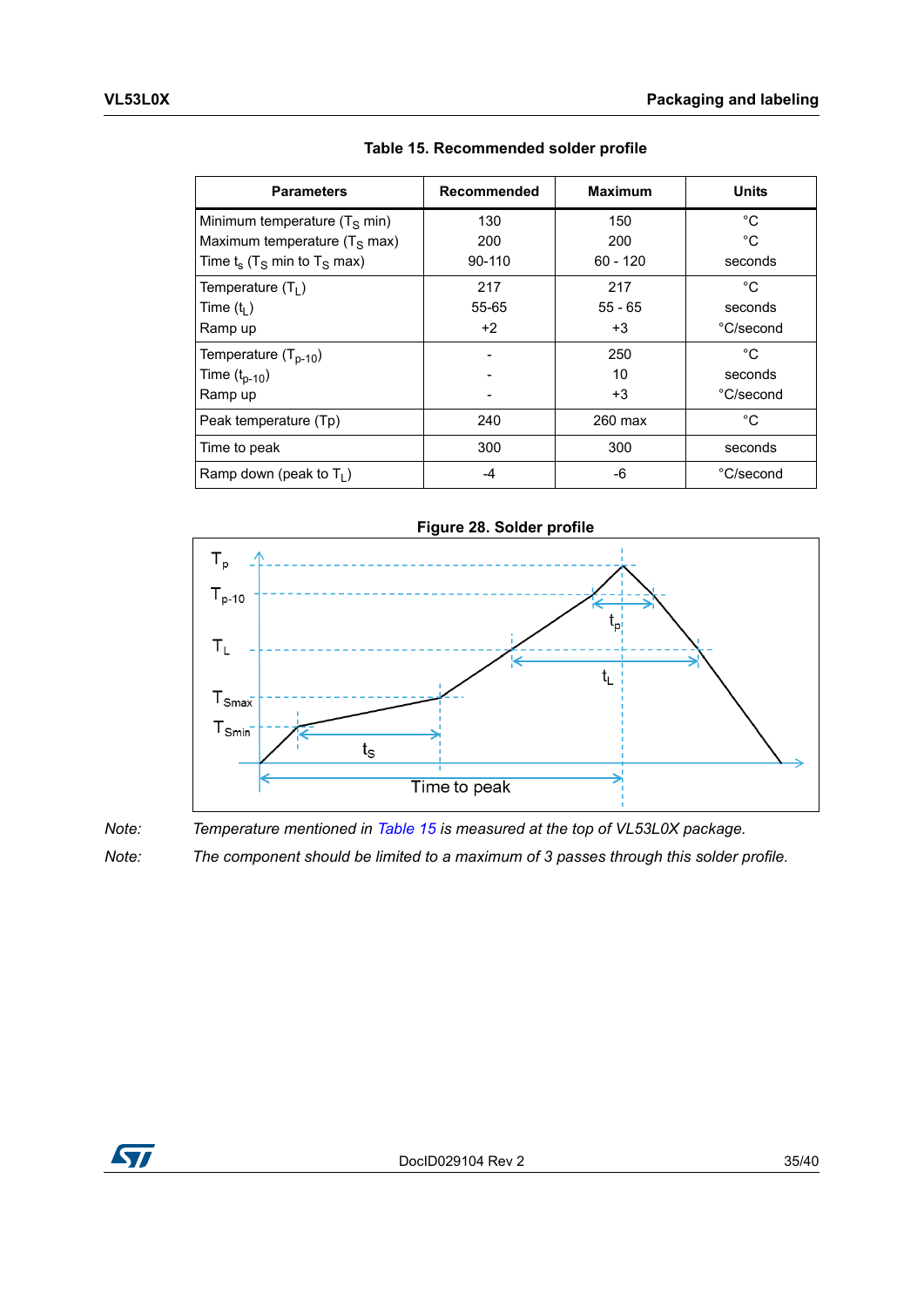### <span id="page-35-0"></span>**8.5 Handling and storage precautions**

#### <span id="page-35-1"></span>**8.5.1 Shock precaution**

Proximity sensor modules house numerous internal components that are susceptible to shock damage. If a unit is subject to excessive shock, is dropped onto the floor, or a tray/reel of units is dropped onto the floor, it must be rejected, even if no apparent damage is visible.

#### <span id="page-35-2"></span>**8.5.2 Part handling**

Handling must be done with non-marring ESD safe carbon, plastic, or Teflon tweezers. Ranging module are susceptible to damage or contamination. A clean assembly process is advised at customer after un-taping the parts, and until a protective cover glass is mounted.

#### <span id="page-35-3"></span>**8.5.3 Compression force**

A maximum compressive load of 25N shall be applied on the module.

#### <span id="page-35-4"></span>**8.5.4 Moisture sensitivity level**

Moisture sensitivity is level 3 (MSL) as described in IPC/JEDEC JSTD-020-C

### <span id="page-35-5"></span>**8.6 Storage temperature conditions**

#### **Table 16. Recommended storage conditions**

<span id="page-35-6"></span>

| <b>Parameter</b>      | Min. | Typ. | Max. | Unit    |
|-----------------------|------|------|------|---------|
| Temperature (storage) | -40  |      | +85  | $\circ$ |

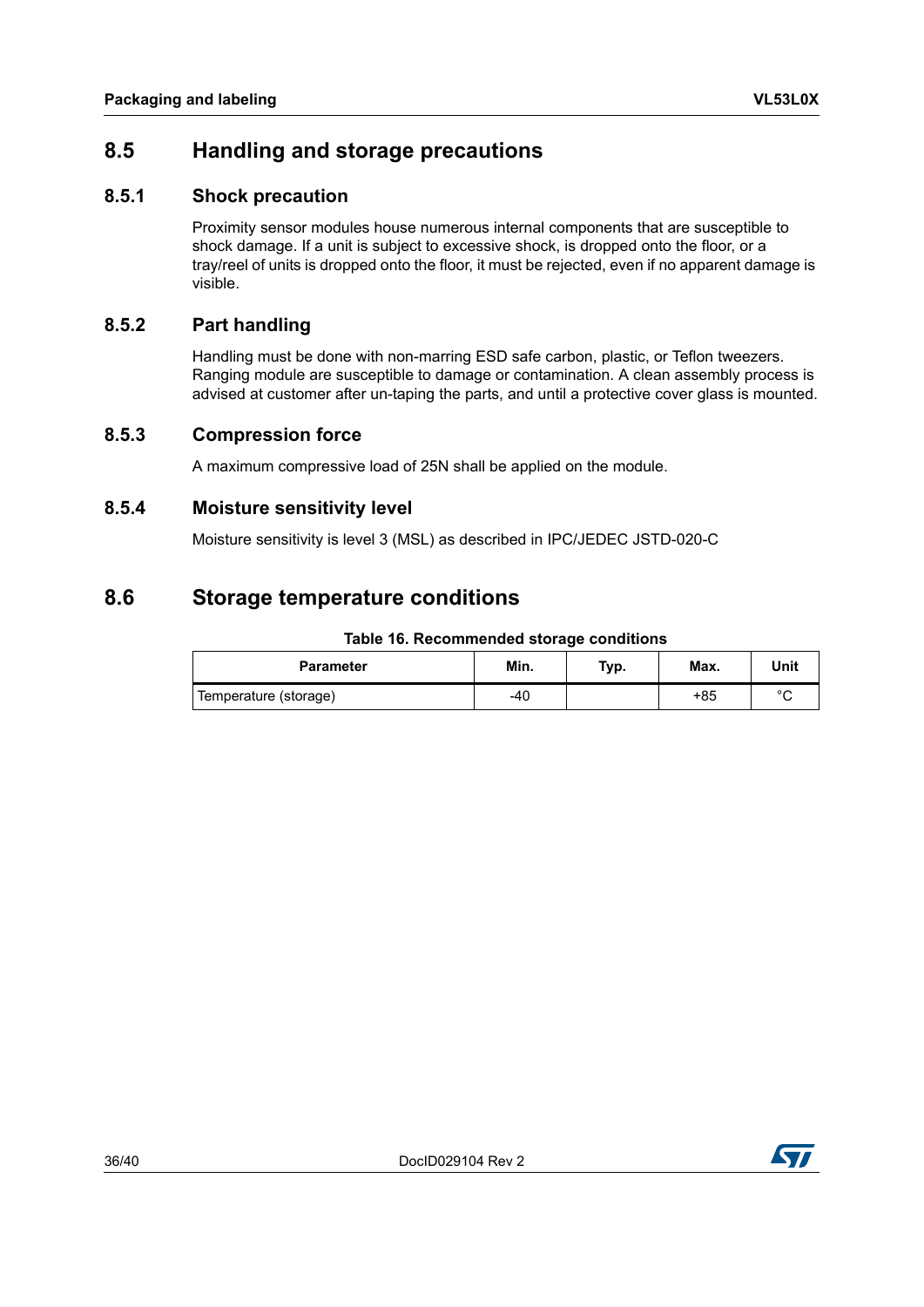# <span id="page-36-0"></span>**9 Ordering information**

<span id="page-36-2"></span>

| <u>19910 - 17: Ordonnig milommation</u> |                          |                |  |  |
|-----------------------------------------|--------------------------|----------------|--|--|
| Sales type                              | Package                  | <b>Packing</b> |  |  |
| VL53L0CXV0DH/1                          | Optical LGA12 with liner | Tape and reel  |  |  |

#### **Table 17. Ordering information**

# <span id="page-36-1"></span>**10 Acronyms and abbreviations**

#### **Table 18. Acronyms and abbreviations**

<span id="page-36-3"></span>

| Acronym/ abbreviation | <b>Definition</b>                      |  |
|-----------------------|----------------------------------------|--|
| <b>ESD</b>            | Electrostatic discharge                |  |
| $I^2C$                | Inter-integrated circuit (serial bus)  |  |
| <b>NVM</b>            | Non volatile memory                    |  |
| <b>RIT</b>            | Return Ignore Threshold                |  |
| <b>SPAD</b>           | Single photon avalanche diode          |  |
| <b>VCSEL</b>          | Vertical cavity surface emitting laser |  |

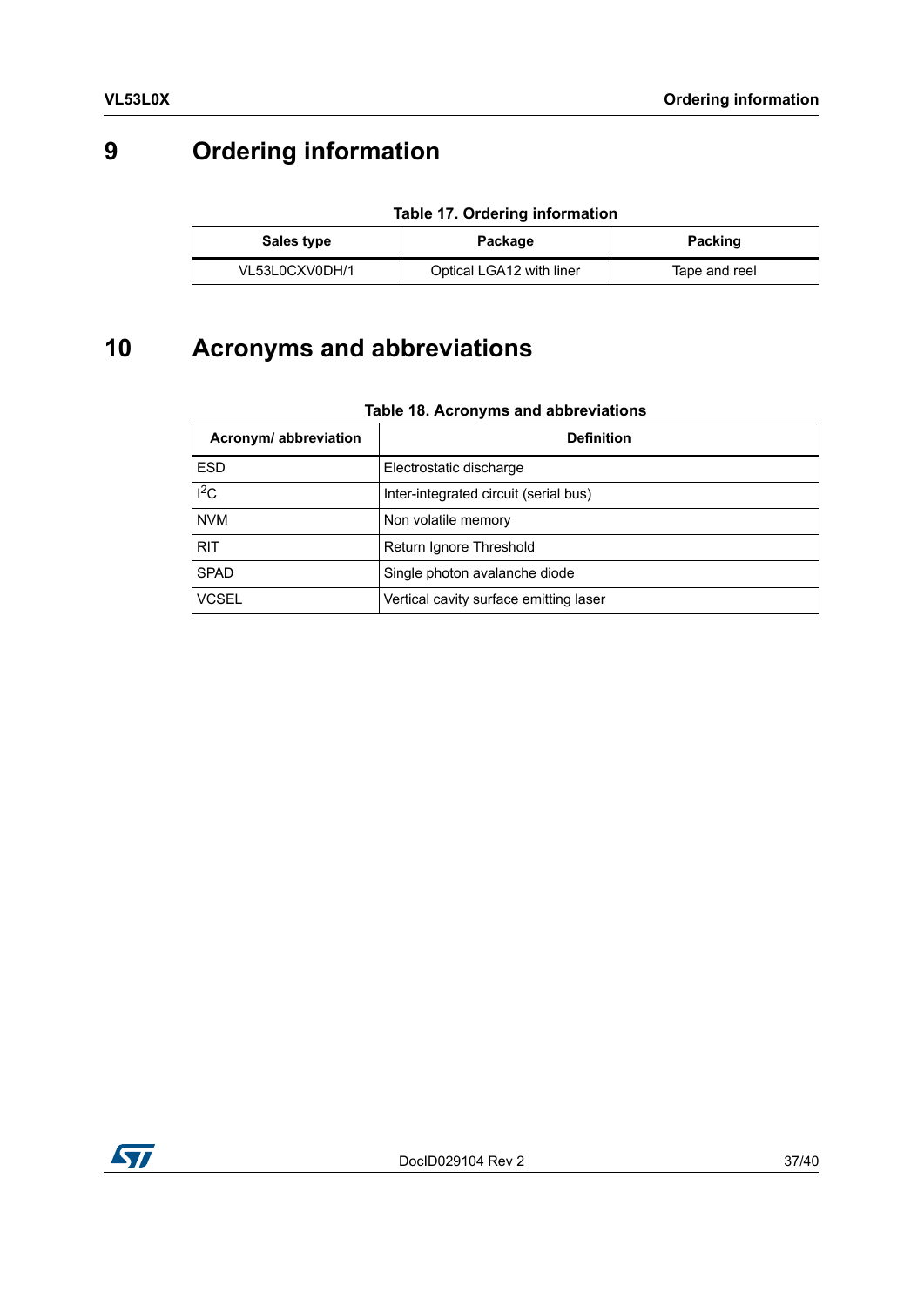# <span id="page-37-0"></span>**11 ECOPACK®**

In order to meet environmental requirements, ST offers these devices in different grades of ECOPACK<sup>®</sup> packages, depending on their level of environmental compliance. ECOPACK<sup>®</sup> specifications, grade definitions and product status are available at: *[www.st.com](http://www.st.com)*. ECOPACK® is an ST trademark.

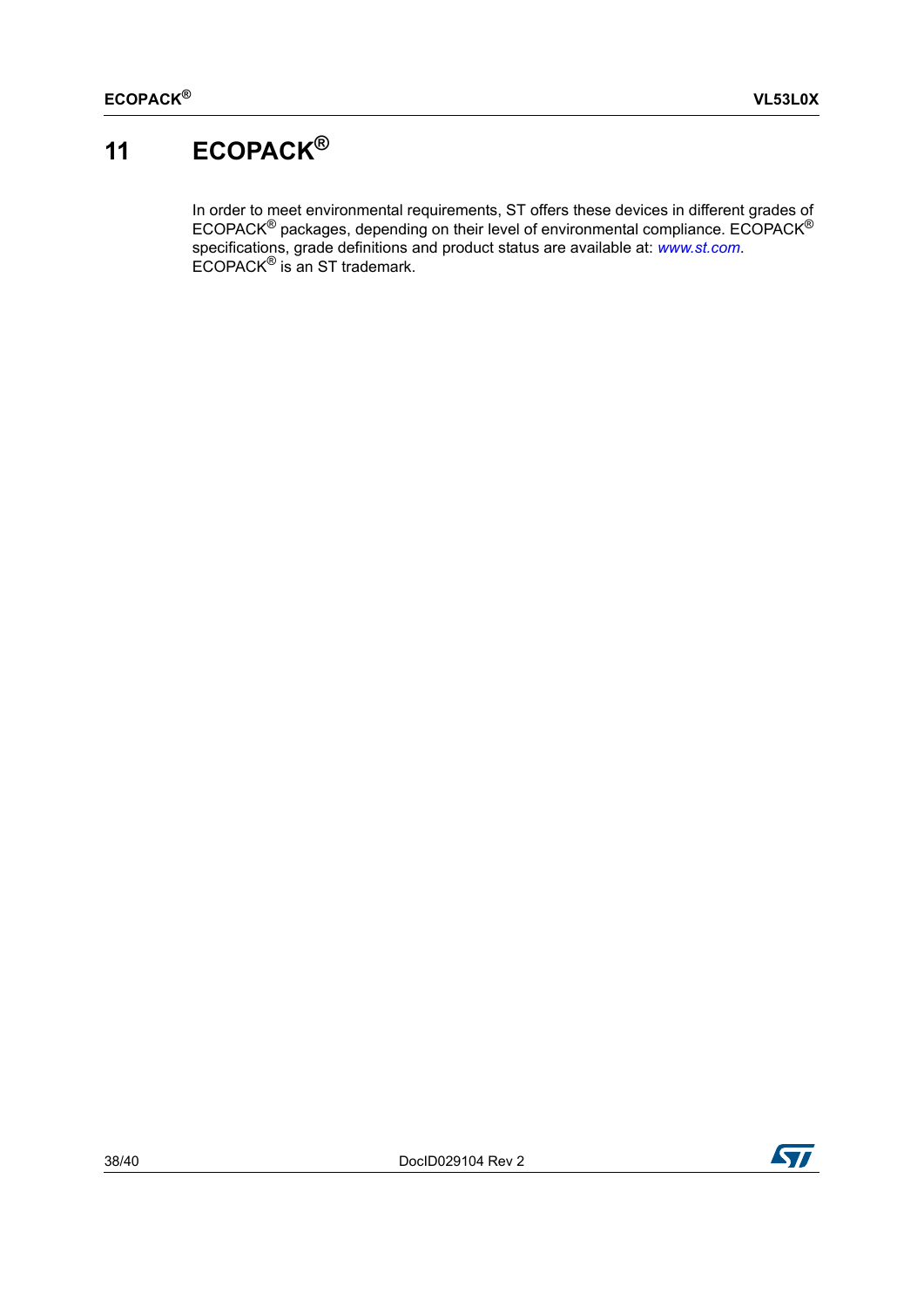# <span id="page-38-0"></span>**12 Revision history**

<span id="page-38-1"></span>

| <b>Date</b> | <b>Revision</b> | <b>Changes</b>                                                                                                                                                                             |
|-------------|-----------------|--------------------------------------------------------------------------------------------------------------------------------------------------------------------------------------------|
| 30-May-2016 | 1.0             | Initial release.                                                                                                                                                                           |
| 09-Apr-2018 | 2               | Updated title<br><b>Updated Features</b><br>Small text changes to Description<br>Removed note from Section 2.6.2: Ranging phase<br>Added text before Figure 24, Section 6: Outline drawing |

#### **Table 19. Document revision history**

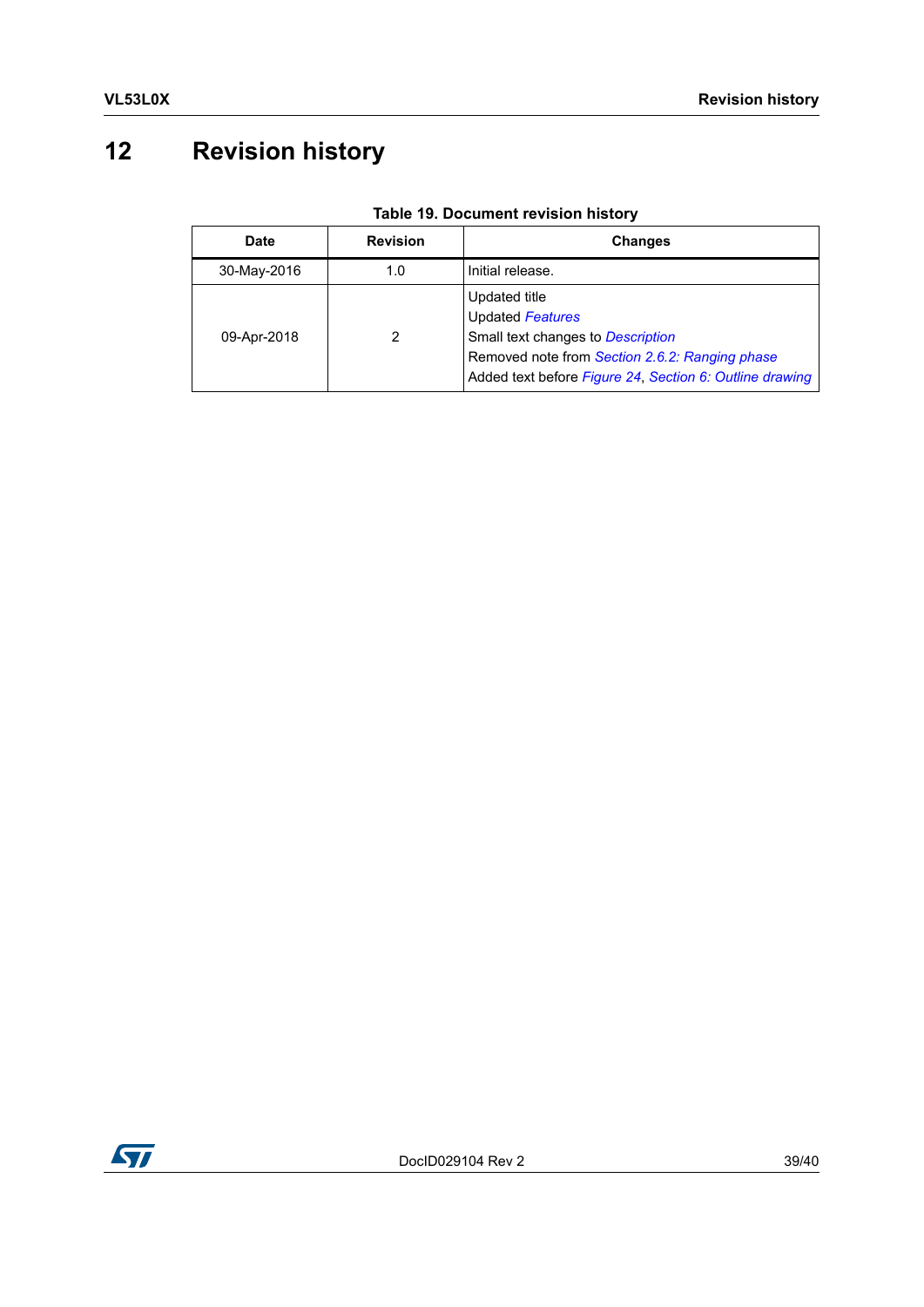#### **IMPORTANT NOTICE – PLEASE READ CAREFULLY**

STMicroelectronics NV and its subsidiaries ("ST") reserve the right to make changes, corrections, enhancements, modifications, and improvements to ST products and/or to this document at any time without notice. Purchasers should obtain the latest relevant information on ST products before placing orders. ST products are sold pursuant to ST's terms and conditions of sale in place at the time of order acknowledgement.

Purchasers are solely responsible for the choice, selection, and use of ST products and ST assumes no liability for application assistance or the design of Purchasers' products.

No license, express or implied, to any intellectual property right is granted by ST herein.

Resale of ST products with provisions different from the information set forth herein shall void any warranty granted by ST for such product.

ST and the ST logo are trademarks of ST. All other product or service names are the property of their respective owners.

Information in this document supersedes and replaces information previously supplied in any prior versions of this document.

© 2018 STMicroelectronics – All rights reserved

40/40 DocID029104 Rev 2